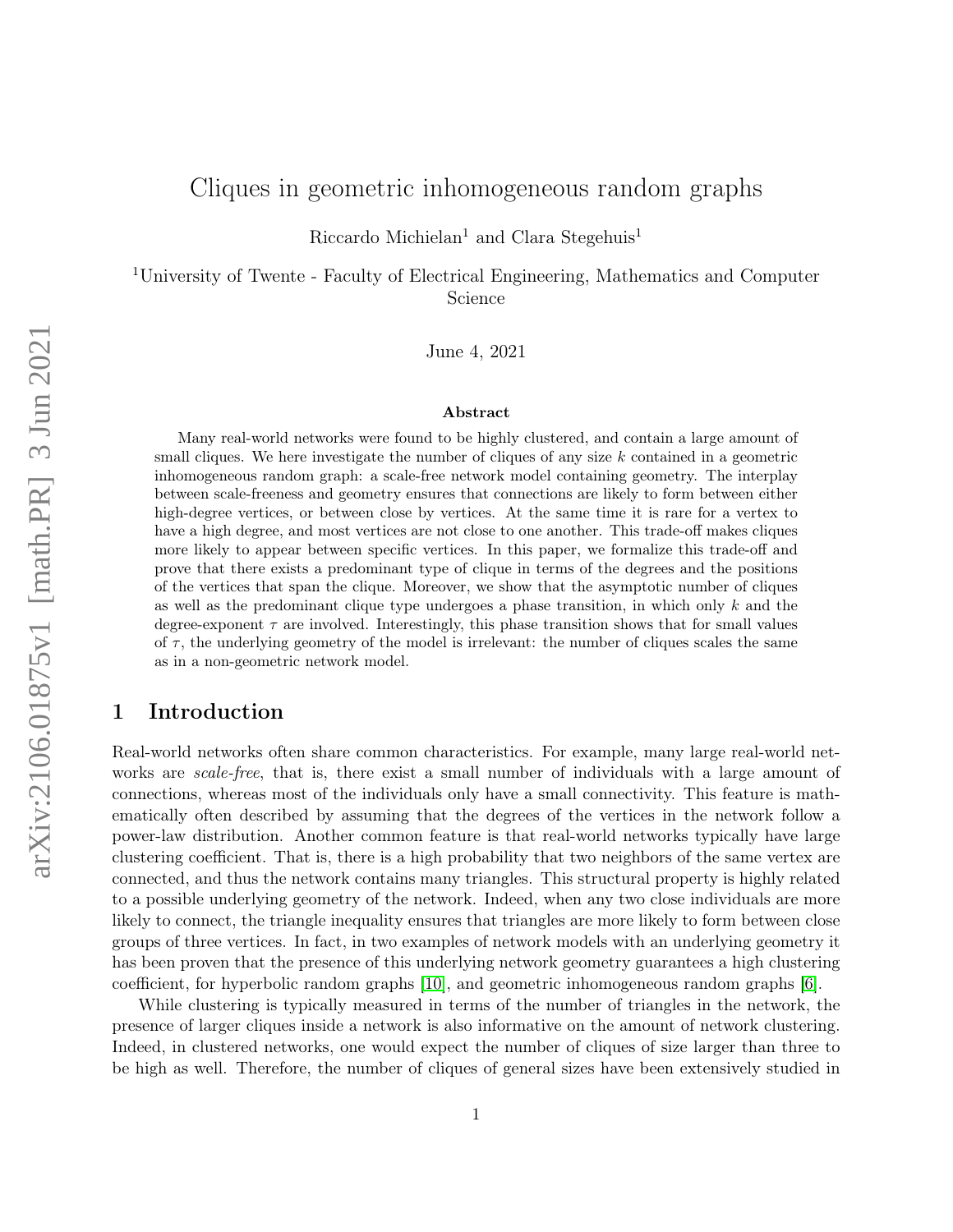several types of random graph models without underlying geometry, such as dense inhomogeneous random graphs [\[8\]](#page-18-2), scale free inhomogeneous random graphs [\[13,](#page-19-0) [2\]](#page-18-3), general rank-1 inhomogeneous random graphs [\[5\]](#page-18-4). Results on the number of cliques in random graphs with underlying geometry are less well-studied, as the presence of geometry creates correlations between the presence of different edges, making it difficult to compute the probability that a given clique is present. Still, some results are known for high-dimensional geometric random graphs [\[1\]](#page-18-5) and hyperbolic random graphs [\[4\]](#page-18-6), showing that these types of random graphs typically contain a larger number of cliques than non-geometric models as long as the dimension of the underlying space is not too large. Particular attention has been given to the clique number: the largest clique in the network [\[4,](#page-18-6) [12,](#page-19-1) [7\]](#page-18-7).

In this paper, we study general clique structures that can indicate network clustering inside a more general geometric network model, and investigate the relation between the presence of geometry and the presence of cliques. In particular, we analyze the Geometric Inhomogeneous random graph (GIRG) [\[6\]](#page-18-1), a random graph model that includes scale-free vertex weights describing (roughly) the vertex degrees, and an underlying geometric space that makes nearby vertices more likely to be connected. We analyze the number of k-cliques contained in this random graph model, by deriving and solving an optimization method, similarly to [\[11\]](#page-19-2). This optimization method allows to overcome the difficulties posed by the dependence of the presence of edges in geometric models by studying the connections between different regions separately. Interestingly, we show that  $k$ cliques typically appear in specified regions of the network. We describe the specific properties satisfied by these most predominant cliques in terms of the vertex degrees and their geometric positions. Interestingly, our results show that geometry plays a central role in the number of cliques of any size when the degree-exponent of the power-law is at least 7/3. For smaller degree-exponents however, we show that the predominant clique does not depend on the underlying geometry, and that the number of cliques of all sizes scales the same as in scale-free configuration models [\[11\]](#page-19-2), random graph models without any form of geometry. Thus, our results show that geometry does not always cause larger clique numbers or clustering coefficients in the scale-free regime, even when the dimension of the geometric space is low.

Specifically, we find that for any clique size, there is a threshold degree-exponent such that for scale-free networks with degree-exponent below the threshold, geometry does not influence the clique counts. When the degree exponent is above the threshold, the clique counts of that size are influenced by the underlying geometry of the model. Furthermore, for larger cliques, this threshold degree-exponent becomes higher, so that the geometry of the model becomes irrelevant for a larger range of the degree-exponent. Therefore, for small cliques, the range in which optimal subgraph structures depend significantly on the geometric features of the vertices is larger.

Organization of the paper. In Section [2](#page-3-0) we describe our main result, concerning the characterization of the optimal clique structures in the GIRG and their scaling. Moreover, we provide simulations in support of our result, and we provide a short discussion. In Section [3](#page-8-0) we formulate the problem we are analyzing as an optimization problem, where the feasible region is formed by the pairs of vectors  $(\alpha, \beta)$ , which express the properties (weights and distances) of the vertices involved in a clique. Then in Section [4](#page-10-0) we prove the solution structure of the optimization problem, and finally we provide the proof of the main theorem in Section [5.](#page-16-0)

**Notation.** We now describe the notation that will be used throughout this paper. A  $k$ -clique is a subset of vertices of size k such that they are all pairwise connected, and it is denoted by  $\mathcal{K}_k$ . In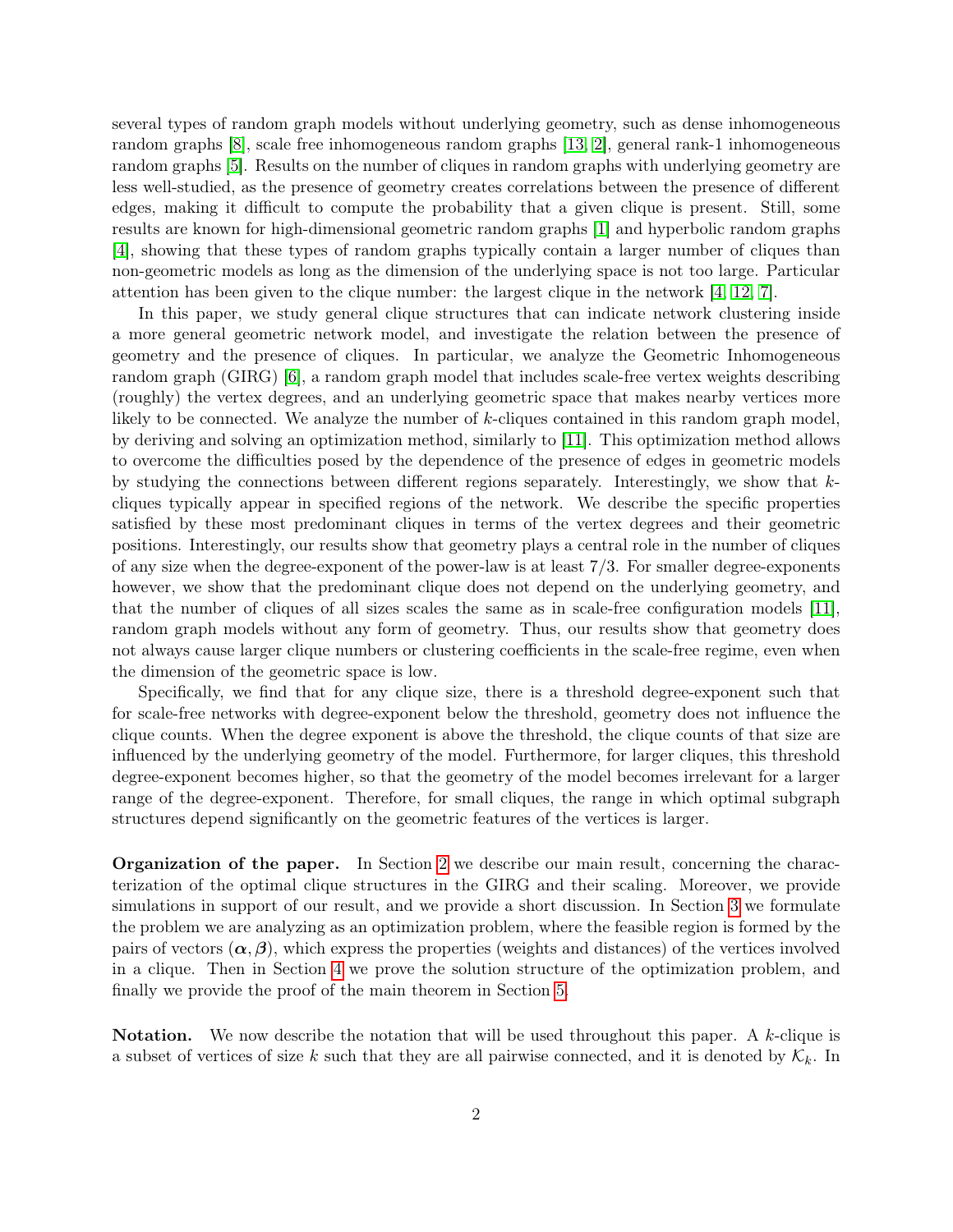this paper, we analyze cliques contained in GIRGs where the number of vertices n tends to  $\infty$ . We say that a sequence of events  $(\mathcal{E}_n)_{n>1}$  happens with high probability (w.h.p.) of  $\lim_{n\to\infty} \mathbb{P}(\mathcal{E}_n) = 1$ . We denote with  $\mathbb{P}_n(\mathcal{E})$  the probability that the event  $\mathcal E$  happens in a GIRG with n vertices, and with  $\mathbb{E}_n[X]$  the mean value of the random variable X when the number of vertices is n. We write

• 
$$
f(n) = o(g(n))
$$
 if  $\lim_{n \to \infty} f(n)/g(n) = 0$ 

• 
$$
f(n) = O(g(n))
$$
 if  $\limsup_{n \to \infty} |f(n)|/g(n) < \infty$ 

• 
$$
f(n) = \Theta(g(n))
$$
 if  $f(n) = O(g(n))$  as well as  $g(n) = O(f(n))$ 

Moreover, we write

- $X_n = o_{\mathbb{P}}(a(n))$  if  $\lim_{n \to \infty} \mathbb{P}(\frac{X_n}{a(n)} \geq \varepsilon) = 0$  for all  $\varepsilon > 0$
- $X_n = O_{\mathbb{P}}(a(n))$  if for any  $\varepsilon > 0$  there exist  $M > 0$  and  $N \in \mathbb{N}$  such that  $\mathbb{P}(|X_n|/a(n) \ge M) < \varepsilon$ for all  $n > N$ .
- $X_n = \Theta_{\mathbb{P}}(a(n))$  if for any  $\varepsilon > 0$  there exist  $m, M > 0$  and  $N \in \mathbb{N}$  such that  $\mathbb{P}(|X_n|/a(n) \notin \mathbb{N})$  $[m, M]) < \varepsilon$  for all  $n > N$ .

Geometric Inhomogeneous random graph. We now define the geometric inhomogeneous random graph [\[6\]](#page-18-1). Let  $n \in \mathbb{N}$  denote the number of vertices in the graph, and call  $V = [n]$  $\{1, 2, ..., n\}$  the set of vertices of the GIRG. In the GIRG, each vertex i is associated with a weight,  $w_i$  and a position  $x_i$ . The weights  $w_1, ..., w_n$  are independent and identically distributed random variables that follow a Pareto power law distribution with exponent  $\tau \in (2,3)$ . That is, for any  $v \in V$ 

<span id="page-2-1"></span>
$$
\mathbb{P}(w_v > w) = cw^{-(\tau - 1)},\tag{1}
$$

for  $w \geq w_{\min}$ , for some  $w_{\min} \geq 0$ , where c is a normalization constant. We denote by  $W := \sum_{v=1}^{n} w_v$ the sum of the weights.

As ground space for positions of the vertices, we consider the d-dimensional torus  $\mathbb{T}^d = \mathbb{R}^d / \mathbb{Z}^d$ . Then, the positions  $x_1, ..., x_n$  are independent and identically distributed random variables, with uniform distribution on  $\mathbb{T}^d$ . That is, for any  $v \in V$ 

<span id="page-2-2"></span>
$$
\mathbb{P}(\mathbf{x}_v \in [a_1, b_1] \times \cdots \times [a_d, b_d]) = \prod_{i=1}^d (b_i - a_i)
$$
\n(2)

for any  $a_1, ..., a_d, b_1, ..., b_d$  in [0, 1] such that  $a_i \leq b_i$  for every  $i = 1, ..., d$ .

We denote by E the set of edges in the GIRG. An edge between any two vertices  $u, v \in V$  of the GIRG appears with a probability  $p_{uv}$  determined by the weights and the positions of the vertices

<span id="page-2-0"></span>
$$
p_{uv} := \mathbb{P}((u, v) \in E) = \min\left\{ \frac{1}{||\mathbf{x}_u - \mathbf{x}_v||^{\gamma d}} \left(\frac{\mathbf{w}_u \mathbf{w}_v}{W}\right)^{\gamma}, 1 \right\},\tag{3}
$$

where the exponent  $\gamma > 1$  is a fixed parameter. Here we use the  $\infty$ -norm to measure  $||x_u - x_v||$ . That is, for any  $x, y \in \mathbb{T}^d$ 

$$
||x - y|| := \max_{1 \le i \le d} |x_i - y_i|_C.
$$
\n(4)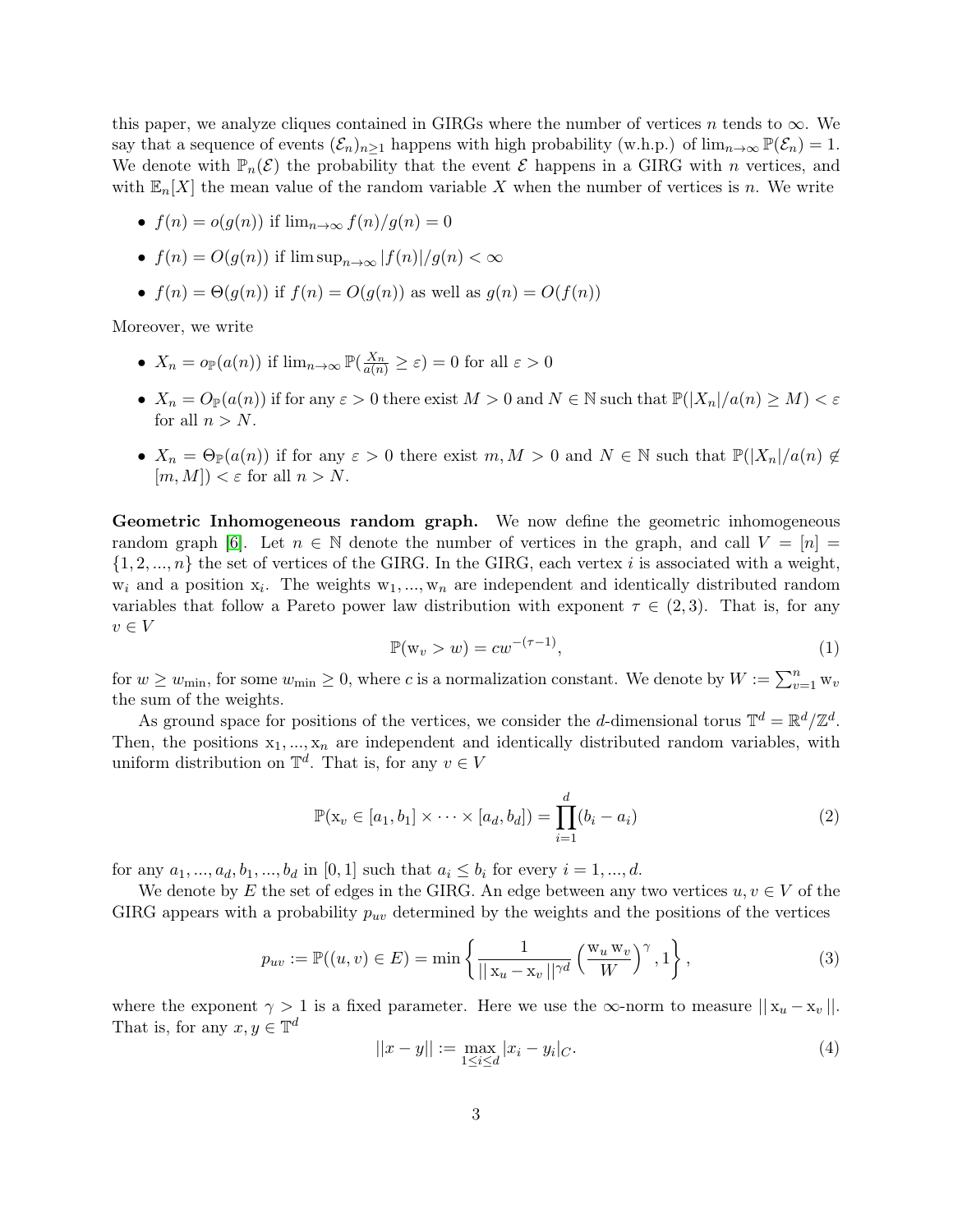Here  $|\cdot|_C$  denotes the distance on the circle  $\mathbb{T}^1$ , namely, for any  $a, b \in \mathbb{T}^1$ 

$$
|a - b|_C := \min\{|a - b|, 1 - |a - b|\}\tag{5}
$$

Equation [\(3\)](#page-2-0) shows an interesting relation between the properties of the vertices and their connection probabilities: Two vertices with high weights are more likely to connect. However, vertices with high weights are rare due to [\(1\)](#page-2-1). Moreover, two vertices are more likely to connect if their positions are close. However, again, the probability for two vertices to have close locations is small due to [\(2\)](#page-2-2). In our main results, we will exploit this trade-off formally in the form of an optimization problem.

### <span id="page-3-0"></span>2 Main result

The aim of this paper is to study the emerging subgraph structures inside the GIRG, as the number of vertices n goes to infinity. In particular we are interested in computing  $N(\mathcal{K}_k)$ , the number of complete subgraphs (cliques) appearing in the GIRG. In our computations we assume that  $k$  is small compared to *n*, in particular  $k = O(1)$ .

Our results do not only investigate the number of cliques, but also show where in the GIRG these cliques are most likely to be located in terms of their positions and their weights. In particular, we will consider weights and distances between the vertices as quantities scaling with  $n$ , and show that most cliques are found on vertices whose weights and distances scale as specific values of  $n$ . Indeed, as the positions of the vertices enter in the edge probabilities introduced in [\(3\)](#page-2-0) only through their distances, we are not interested in the position of each vertex, but rather on their distances.

We now introduce some notation for our main theorem that introduces the number of cliques in regions of GIRG<sup>(n)</sup> with specific vertex weights and distances. We say that  $x \in I_{\varepsilon}(n^{\nu})$  if  $x \in I_{\varepsilon}(n^{\nu})$  $[\varepsilon n^\nu, \frac{1}{\varepsilon}]$  $\frac{1}{\varepsilon}n^{\nu}$  for some  $0 < \varepsilon < 1$ . Fix a sequence  $\alpha = \{\alpha_1, ..., \alpha_k\}$  of non-negative real numbers and a sequence  $\beta = {\beta_1, ..., \beta_k}$  of non-positive real vectors of length d, where d denotes the dimension of the GIRG model. Moreover, set  $\beta_1 := [-\infty, ..., -\infty]$ , and define

<span id="page-3-1"></span>
$$
M^{(\alpha,\beta)} = \left\{ (v_1, ..., v_k) : \mathbf{w}_{v_i} \in I_{\varepsilon}(n^{\alpha_i}), |\mathbf{x}_{v_i} - \mathbf{x}_{v_1}| \in \left[ I_{\varepsilon}(n^{\beta_i^{(1)}}), ..., I_{\varepsilon}(n^{\beta_i^{(d)}}) \right], \forall i \in [k] \right\}
$$
(6)

where  $|y - z|$  denotes the component-wise distance between the vectors y and z. The set  $M^{(\alpha,\beta)}$ contains all the lists of k vertices such that their weights scale with n according to  $\alpha$ , and such that their distances from  $v_1$  scale with n according to  $\beta$ . Observe that in [\(6\)](#page-3-1) we are setting the origin of the torus as the position of vertex  $v_1$ , so that all the other vertices lie in some neighbourhood of the origin. This choice makes sense because the edge probability of the GIRG defined in [\(3\)](#page-2-0) depends on the distances between the vertices, and not on their absolute positions and the positions are distributed uniformly. Thus, in order to study the number of k-cliques in the GIRG, we can fix the position of any vertex  $v_1$  without loss of generality (by symmetry), and allow the position parameters  $\beta_2, ..., \beta_k$  of the remaining  $k-1$  vertices to vary.

The number of k-cliques inside  $GIRG^{(n)}$  with vertices in  $M^{(\boldsymbol{\alpha},\boldsymbol{\beta})}$  will be denoted by  $N(\mathcal{K}_k, M^{(\boldsymbol{\alpha},\boldsymbol{\beta})}).$ Then our aim is to prove that there exists a specific set of values  $\alpha^*, \beta^*$  such that the number of k-cliques  $N(\mathcal{K}_k, M^{(\alpha^*, \beta^*)})$  is predominant among all others. The next theorem states that such optimal values are explicitly determined, depending on k, the size of the clique, and on  $\tau$ , the power law exponent for the weights of the vertices.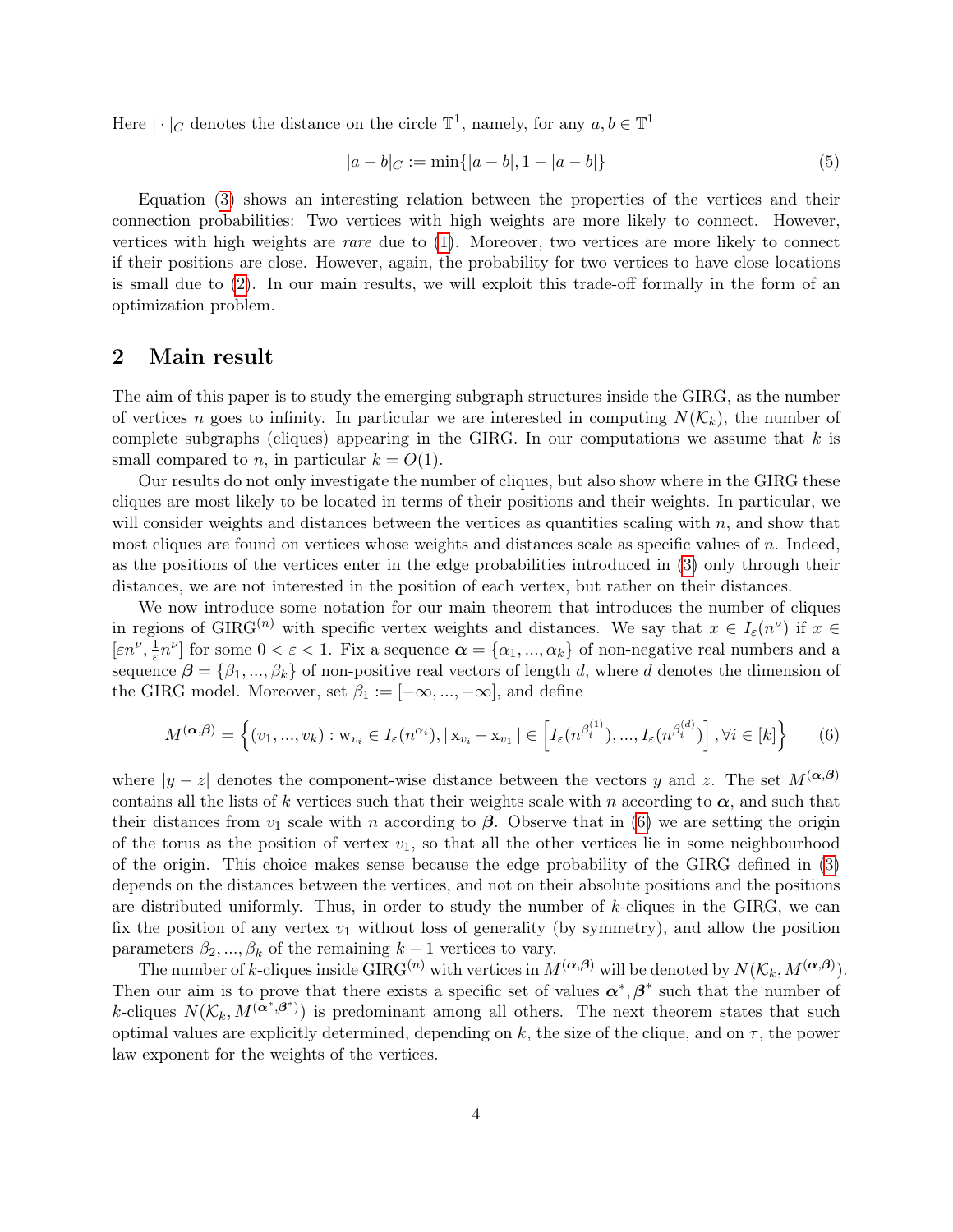<span id="page-4-1"></span>

Figure 1: Phase transition described by Theorem [1.](#page-4-0) The blue region corresponds to  $k > \frac{2}{3-\tau}$  (nongeometric case), where most of the cliques generate independently from the geometry of the system; whereas, in the orange region  $k < \frac{2}{3-\tau}$  (geometric case), cliques appear most likely between vertices at distance  $\Theta(n^{-\frac{1}{d}})$ .

<span id="page-4-0"></span>**Theorem 1.** Suppose  $\gamma \neq \tau - 1$ . Then, there exist  $\alpha^*, \beta^*$  such that

<span id="page-4-2"></span>
$$
\frac{\mathbb{E}_n[N(\mathcal{K}_k, M^{(\boldsymbol{\alpha},\boldsymbol{\beta})})]}{\mathbb{E}_n[N(\mathcal{K}_k, M^{(\boldsymbol{\alpha}^*,\boldsymbol{\beta}^*)})]} = 0 \quad w.h.p., \qquad \forall (\boldsymbol{\alpha},\boldsymbol{\beta}) \neq (\boldsymbol{\alpha}^*,\boldsymbol{\beta}^*).
$$
\n(7)

Moreover,

$$
N(\mathcal{K}_k, M^{(\alpha^*, \beta^*)}) = \begin{cases} \Theta_{\mathbb{P}}(n) & \text{if } k < \frac{2}{3-\tau}, \\ \Theta_{\mathbb{P}}(n^{\frac{3-\tau}{2}k}) & \text{if } k > \frac{2}{3-\tau}. \end{cases} \tag{8}
$$

and  $\alpha^*, \beta^*$  are uniquely determined by

<span id="page-4-3"></span>
$$
\alpha_i^* = \begin{cases} 0 & \forall i \in [k], \text{ if } k < \frac{2}{3-\tau}, \\ \frac{1}{2} & \forall i \in [k], \text{ if } k > \frac{2}{3-\tau}. \end{cases}
$$
(9)

$$
\beta_i^* = \begin{cases}\n\left[-\frac{1}{d}, \dots, -\frac{1}{d}\right] & \forall i \in [k] \setminus 1, \text{ if } k < \frac{2}{3-\tau}, \\
\left[0, \dots, 0\right] & \forall i \in [k] \setminus 1, \text{ if } k > \frac{2}{3-\tau}.\n\end{cases} \tag{10}
$$

In particular, Theorem [1](#page-4-0) shows that there exists a phase transition for the number of cliques in the GIRG, depending on k and  $\tau$ . When  $k < \frac{2}{3-\tau}$ , the predominant number of cliques scales as n. Furthermore, most cliques appear between vertices with small distances, proportional to  $n^{\beta^*} = n^{-1/d}$ , and low degrees, that do not grow in n, as  $n^{\alpha^*} = 1$ . On the contrary, when  $k > \frac{2}{3-\tau}$ the number of cliques scales as  $n^{\frac{3-\tau}{2}k} \gg n$ . In this case, the most predominant cliques are formed on vertices with high weights, proportional to  $n^{\alpha^*} = \sqrt{n}$ , but arbitrarily distant from each other, as  $n^{\beta^*} = 1$ , which is also the maximal distance in the GIRG model.

In the latter case the geometry does not influence the dominant clique structure. That is, the number of cliques does not depend on geometric features (the positions of the vertices) anymore.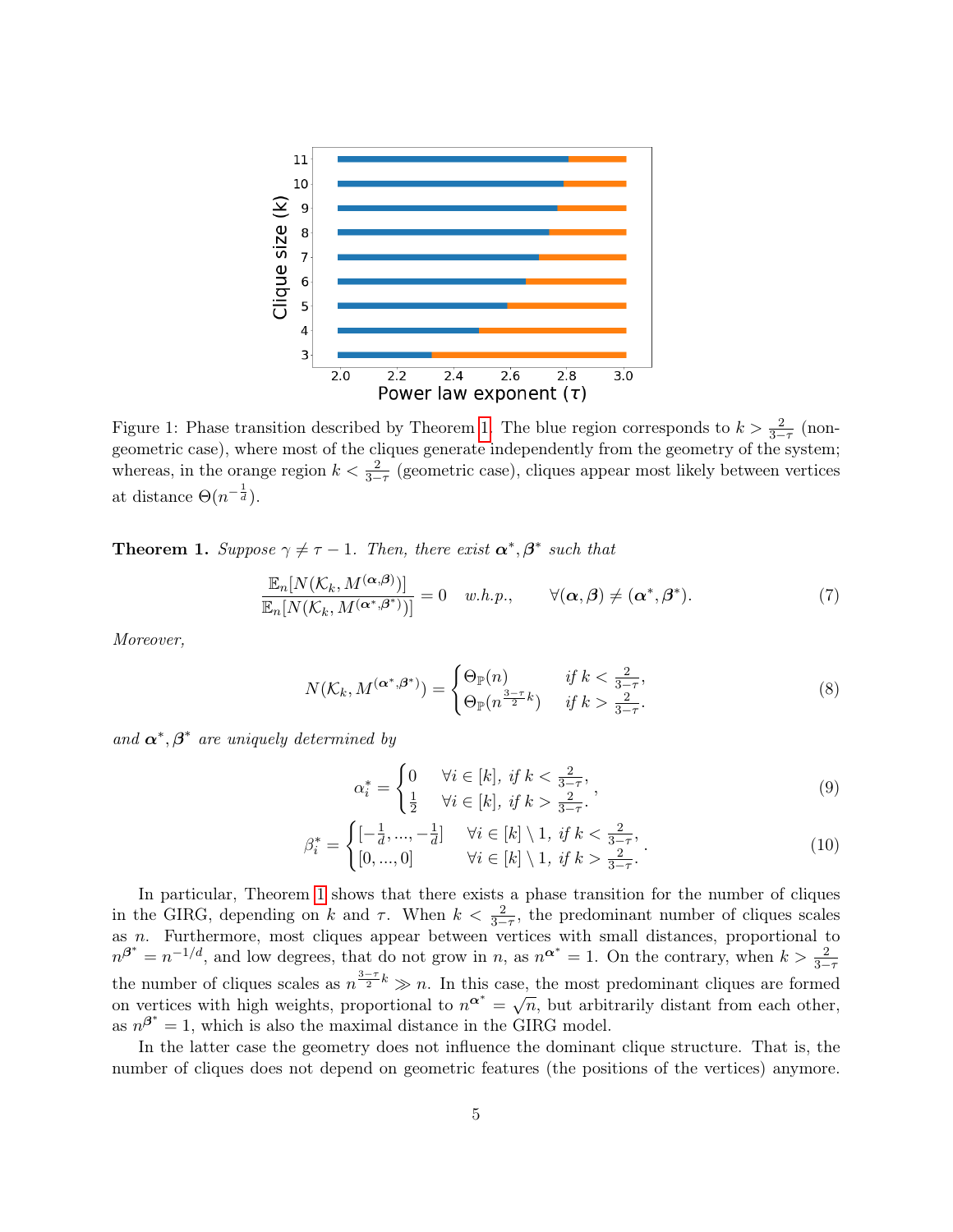This is further illustrated by the fact that our result is equivalent to the analogous result (see Theorem 2.2 in [\[11\]](#page-19-2)) for scale-free configuration models, in which geometry is not involved. For this reason, we call the two different cases geometric and non-geometric (see Figure [1\)](#page-4-1).

#### 2.1 Simulations

We provide here simulations of the GIRG model. For each sample of the GIRG we count the number of triangles, and compare it to the expected asymptotic behaviour predicted by Theorem [1.](#page-4-0) In [\[3\]](#page-18-8) Bläsius et al. provide an algorithm to sample GIRGs efficiently, with expected running time  $\Theta(n+m)$  (where n, m denote the number of vertices and edges of the GIRG). We make use of a  $C_{++}$  library which implements this algorithm [\[15,](#page-19-3) [9\]](#page-18-9).

The required parameters for each sample of the GIRG model are:  $n, \tau, d$  and the *temperature*  $1/\gamma$ . Moreover, in the code we add an additional parameter c, corresponding to the constant factor in the weight distribution [\(1\)](#page-2-1). This factor affects the edge probability in [\(3\)](#page-2-0): the mean number of edges in the graph increases as c increases.

To count the number of triangles in a GIRG, we use the *forward algorithm* [\[16,](#page-19-4) [14\]](#page-19-5), which has a running time of  $O(m^{3/2})$ , where m denotes the number of edges. As in the GIRG model the number of edges scales as the number of vertices [\[6\]](#page-18-1), this is therefore equivalent to a running time of  $O(n^{3/2})$ . Figure [2](#page-5-0) shows the number of triangles obtained from simulations, against the number of vertices n for the two regimes of  $\tau$  distinguished by Theorem [1](#page-4-0) for  $k = 3$ :  $\tau < 7/3$  and  $\tau > 7/3$ . Indeed, for  $\tau = 2.1$ , Figure [2a](#page-5-0) and Theorem [1](#page-4-0) show that the optimal weights and distances are  $\alpha^* = \frac{1}{2}$  $\frac{1}{2}, \boldsymbol{\beta}^* = 0,$ and that the asymptotic behaviour of  $N(\triangle, M^{(\frac{1}{2},0)})$  is  $\Theta_{\mathbb{P}}(n^{1.35})$ . Instead, in Figure [2b,](#page-5-0)  $\tau = 2.7$ , so that Theorem [1](#page-4-0) predicts that the optimal values are  $\alpha^* = 0, \beta^* = -\frac{1}{d}$  $\frac{1}{d}$ , and the asymptotic behaviour of  $N(\triangle, M^{(0, -\frac{1}{d})})$  is  $\Theta_{\mathbb{P}}(n)$ . These different asymptotic slopes are shown in Figures [2a](#page-5-0) and [2b,](#page-5-0) and in both cases, our simulations follow these asymptotic slopes quite well. In particular, while the results from Theorem [1](#page-4-0) are asymptotic in  $n$ , our simulations show that these asymptotics are visible for networks with sizes of only thousands of vertices, and even less.

<span id="page-5-0"></span>

Figure 2: The number of triangles against n for different values of  $\gamma$  for  $d = 1, c = 0.4$ . Black curves show the asymptotic behaviour of  $N(\triangle, M^{(\alpha^*, \beta^*)})$  predicted by Theorem [1,](#page-4-0) colored dots indicate the average number of triangles over 100 samples of the GIRG. The colored regions contain 80% of all samples.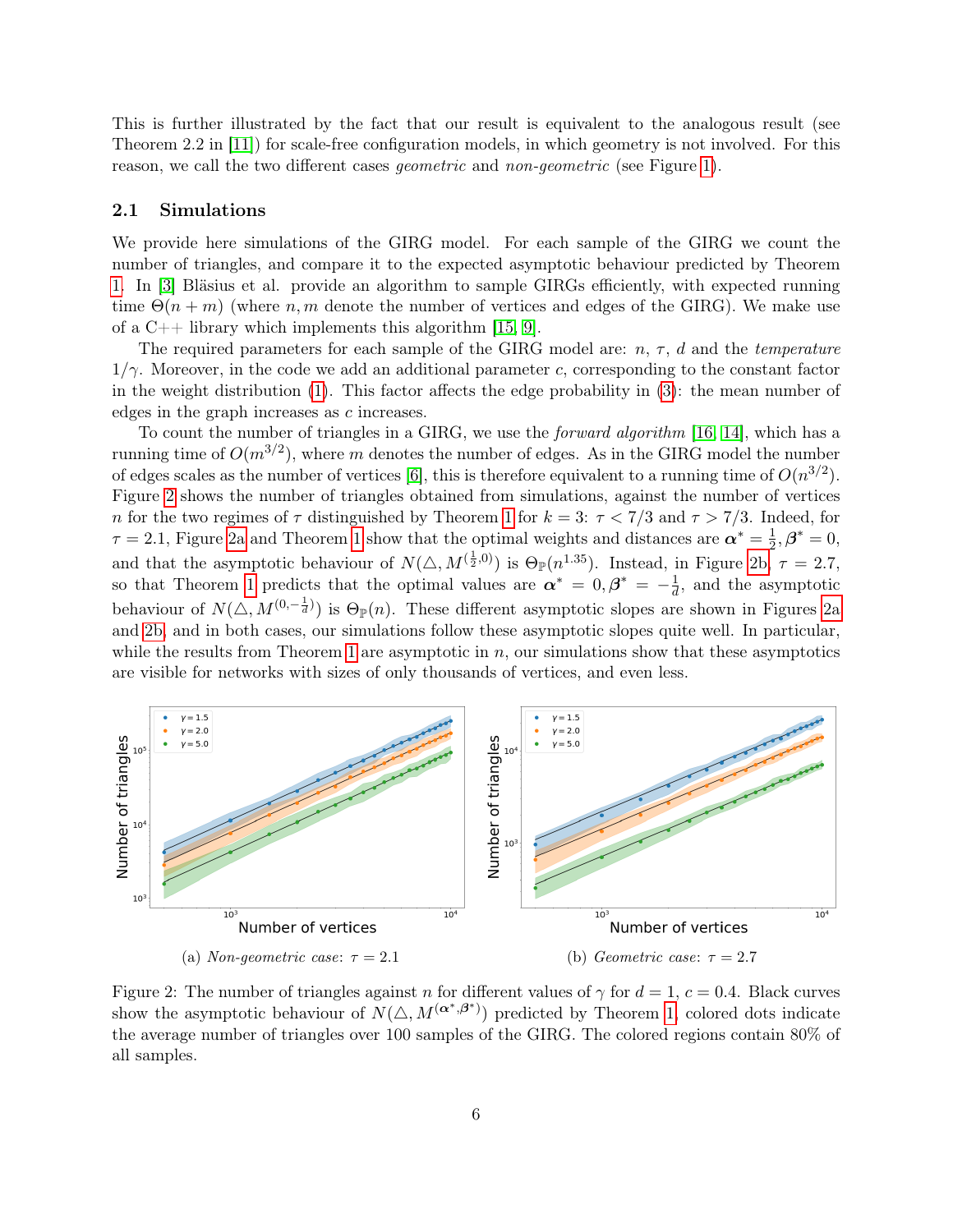#### 2.2 Discussion

In this paper, we analyze the number of cliques in a general model that incorporates power-law degrees as well as geometry. We also investigate the typical structure of a clique of any given size, and show that this structure depends on the clique size and the power-law exponent. We now discuss some implications of our main results.

**Non-geometry for**  $\tau < 7/3$ . We now analyze the phase-transition of Theorem [1](#page-4-0) in more detail. One interesting thing is that when  $\tau < \frac{7}{3}$  the most common k-cliques are non-geometric, for any  $k \geq 3$ . This can be observed, for instance, in Figure [2.](#page-5-0) Furthermore, Theorem [1](#page-4-0) shows that in this setting, the number of dominating cliques scales as  $n^{k(3-\tau)/2}$  for all k, which is the same scaling in  $n$  as in many non-geometric scale-free models, such as in the inhomogeneous random graph, the erased configuration model and the uniform random graph [\[18,](#page-19-6) [17,](#page-19-7) [11\]](#page-19-2). This seems to imply that that when  $\tau < 7/3$ , we cannot distinguish geometric and non-geometric scale-free networks by counting the number of cliques, or by studying the clustering coefficient. Thus, in this regime of  $\tau$ , the added geometry of the GIRG model does not add any clustering.

On the other hand, when  $\tau > \frac{7}{3}$ , then small cliques and large cliques behave differently (see Figure [1\)](#page-4-1). Indeed, cliques of small size  $k < 2/(3-\tau)$  are predominantly present on low-degree, close by vertices of distances as low as  $n^{-1/d}$ . Furthermore, the number of such small cliques scales as n, which is larger than the clique scaling of  $n^{k/2(3-\tau)}$  in the inhomogeneous random graph without geometry [\[18\]](#page-19-6). Thus, for  $\tau > 7/3$ , smaller cliques are influenced by geometry, whereas large cliques are not. In this case, it is clearly possible to distinguish between geometric and non-geometric inhomogeneous random graphs through small clique counts. Therefore, studying such statistical tests that distinguish geometric and non-geometric random graphs in more detail would be an interesting avenue for further research.

**Insensitivity to**  $\gamma$ **.** In the result of Theorem [1,](#page-4-0) the parameter  $\gamma$  of the GIRG model does not contribute to the asymptotic behaviour of  $N(\mathcal{K}_k)$ , nor to the determination of the phase-transition. This may appear counterintuitive, as the edge probability defined in [\(3\)](#page-2-0) decreases as  $\gamma$  increases. Hence, for higher values of  $\gamma$ , we should expect fewer edges and therefore fewer cliques to appear. However, by direct computation, it is possible to see that any vertices in the optimal configuration  $(v_1,...,v_k) \in M^{(\alpha^*,\beta^*)}$  connect to each other with probability  $\Theta(1)$ , regardless of the value of  $\gamma$ . This is the reason why asymptotically the presence of  $\gamma$  is irrelevant. However, Theorem [1](#page-4-0) only computes the asymptotic scaling of the number of cliques in terms of the number of vertices, whereas we do expect the parameter  $\gamma$  to play a role for computing the leading-order constant. Indeed, from Figures [2a](#page-5-0) and [2b](#page-5-0) it is clear that if we increase  $\gamma$ , the leading-order constant decreases, and consequently the GIRG contains a lower number of triangles.

Total number of cliques. Lastly, we observe that Theorem [1](#page-4-0) deals with the number of optimal cliques  $N(\mathcal{K}_k, M^{(\boldsymbol{\alpha}^*,\boldsymbol{\beta}^*)})$ , not with the total number of cliques in the graph  $N(\mathcal{K}_k)$ . Indeed we only determine which kind of cliques appear most frequently, and we obtain the scaling of these dominant cliques. Nevertheless, our simulations suggest that the total number of cliques has the same asymptotic behaviour as the number of optimal cliques. As a consequence, this would imply that if we pick randomly a clique of the GIRG, then its vertices will be in  $M^{(\alpha^*,\beta^*)}$  with high probability (when  $n$  is large). Vice versa, this suggests that if we want to compute the number of k-cliques in large GIRGs, we just need to check the set of optimal vertices  $(v_1, ..., v_k)$ , such that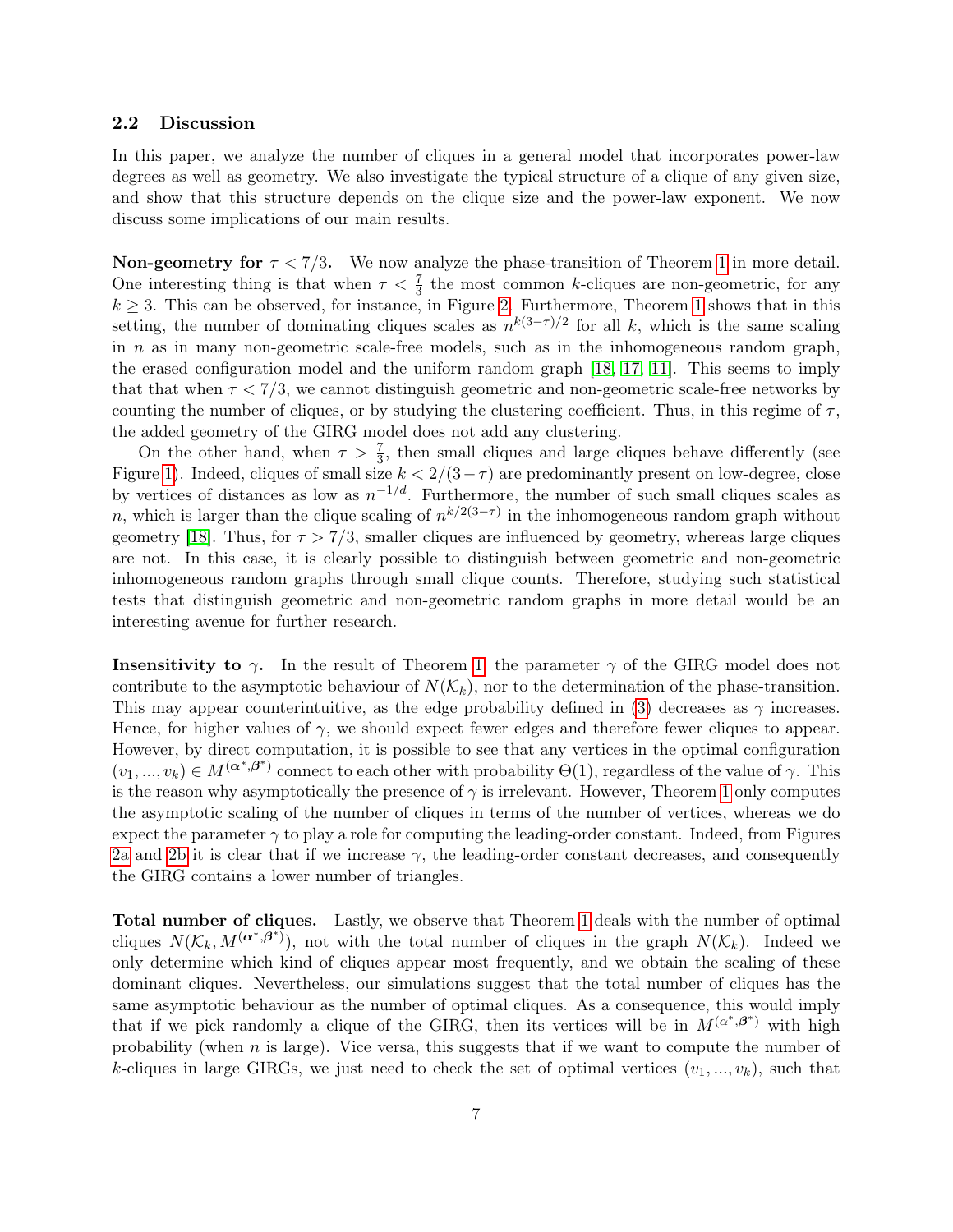$(v_1, ..., v_k) \in M^{(\alpha^*, \beta^*)}$ . That is, we believe that the total number of cliques in the GIRG model has the same scaling as the dominant number of cliques in Theorem [1.](#page-4-0) Proving this however, needs the computation of the integral of the exact clique probability over all  $\alpha, \beta$  in the optimal regime, as was done for a simpler model without geometry in [\[11\]](#page-19-2), and remains an open direction for further research.

General heavy-tailed weight distributions. In [\(1\)](#page-2-1), the weight of the vertices follows a Pareto distribution with power-law exponent  $\tau \in (2,3)$ . That is, the weights are independently sampled from a random variable w with probability density function

<span id="page-7-0"></span>
$$
f_{\mathbf{w}}(w) = \begin{cases} \ell/w^{\tau} & \text{if } w \ge w_{\text{min}} \\ 0 & \text{if } w < w_{\text{min}} \end{cases}
$$
 (11)

for some  $w_{\min} > 0$ , with  $\ell = (\tau - 1)w_{\min}^{\tau-1}$ . However, since the results summarized in the current section hold asymptotically, it is worth nothing to prove that Theorem [1](#page-4-0) still works with more general heavy-tailed weight distributions. Indeed, we can consider a probability density function whose behaviour at infinity is *similar* to the behaviour of a power law function. This is done replacing  $\ell$  in [\(11\)](#page-7-0) with a bounded slowly varying function  $\ell(w)$ , that is, a bounded measurable function  $\ell : (w_{\min}, \infty) \to (0, \infty)$  such that  $\lim_{w\to\infty} \ell(aw)/\ell(w) = 1$ , for all  $a > 0$ , and  $f_w(w)$  is a probability density function. If  $\ell$  in [\(11\)](#page-7-0) is replaced by a slowly varying function  $\ell(w)$ , then the computations done in Section [3](#page-8-0) are unaffected. Indeed, we solve an optimization problem containing powers of n. The slowly varying function on the other hand, grows slower than any power of  $n$ , and therefore does not affect significantly this optimization problem, nor its solution. However, while the scaling in [\(7\)](#page-4-2) of the total number of cliques would still have the same polynomial leading order term, it would contain an additional slowly varying factor as well. The relation between the slowly varying function  $\ell$  and the correct asymptotic scaling of the number of cliques remains an open problem for future research.

Relation to hyperbolic random graphs. In the past decade, hyperbolic random graphs have been studied widely, as random graph models that include both geometry and scale-free vertex degrees. The downside of analyzing hyperbolic random graphs is that they come with hyperbolic sine and cosine functions, which are typically difficult to work with. However, hyperbolic random graphs can also be seen as a special case of GIRGs, when the dimension is  $d = 1$  and the temperature is  $1/\gamma = 0$  ([\[6\]](#page-18-1), section 4). In this threshold case,  $\gamma = \infty$ , the connection probability [\(3\)](#page-2-0) of the GIRG model becomes

$$
p_{uv} = \begin{cases} 1, & \text{if } ||x_u - x_v|| \le (\frac{w_u w_v}{W})^{1/d}, \\ 0, & \text{if } ||x_u - x_v|| > (\frac{w_u w_v}{W})^{1/d}. \end{cases}
$$
(12)

As these connection probabilities are easy to determine when the weights of the vertices and their positions are known, we believe that in the case  $\gamma = \infty$  it is still possible to estimate asymptotically the number of cliques, in a similar spirit as Theorem [1,](#page-4-0) by solving a slightly different optimization problem. In turn, the methodology provided in this paper would work for estimating the number of cliques in hyperbolic random graphs as well. In fact, it is interesting to observe that the result shown by Bläsius, Friedrich, and Khromer in [\[4\]](#page-18-6) for the expected number of cliques in hyperbolic random graphs is very similar to Theorem [1](#page-4-0) presented here. Indeed, they were able to prove that there exists two different regimes for the number of cliques, depending on the size k, where the transition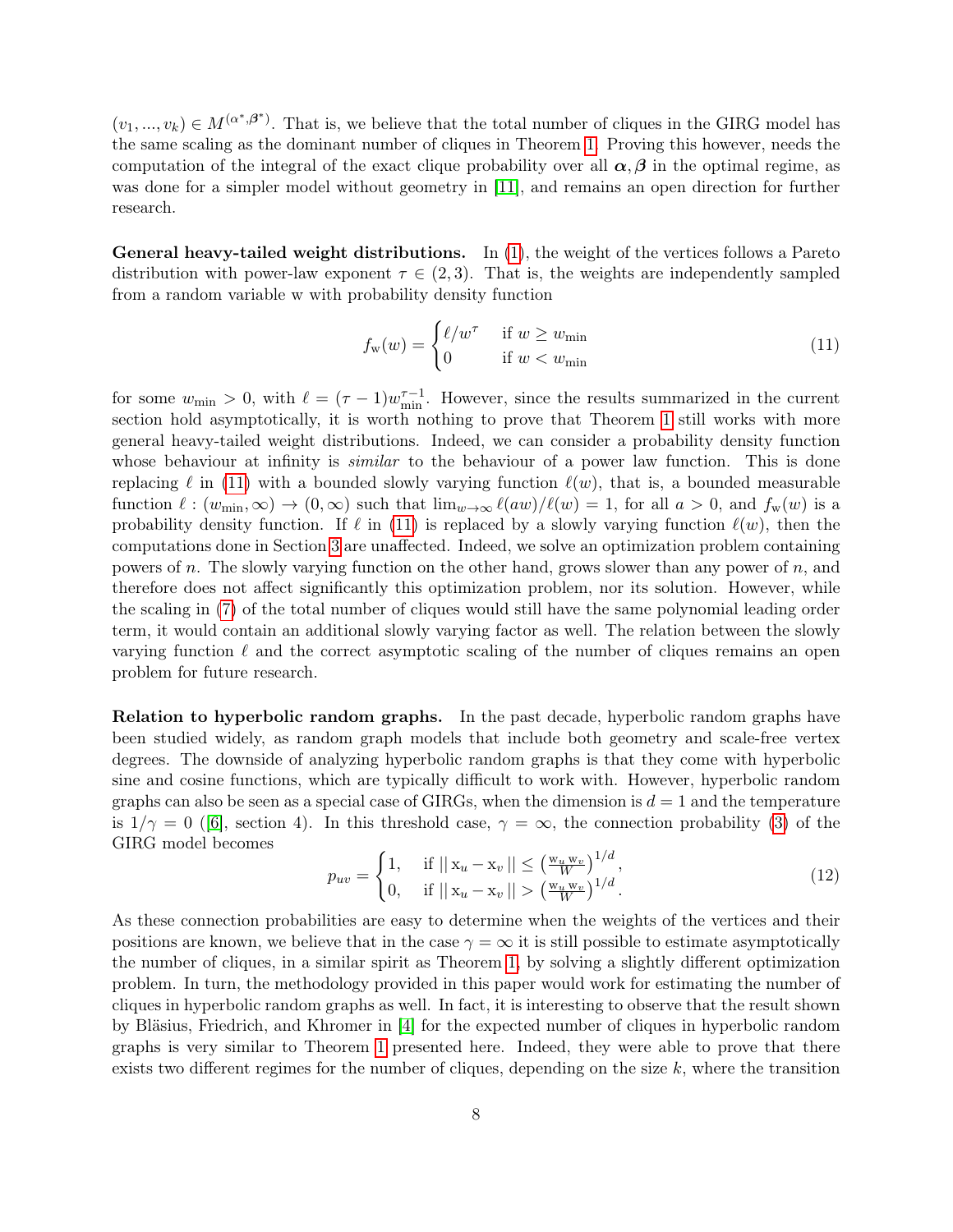point between the different regimes agrees with the one we here obtain for the more general GIRG model.

# <span id="page-8-0"></span>3 Optimization problem

We now describe how Theorem [1](#page-4-0) can be proven though solving an optimization problem. First we estimate asymptotically the mean value of  $N(\mathcal{K}_k, M^{(\alpha,\beta)})$  as follows:

<span id="page-8-2"></span>
$$
\mathbb{E}_n[N(\mathcal{K}_k, M^{(\alpha,\beta)})] = n|M^{(\alpha,\beta)}| \cdot \mathbb{P}\left((v_1, ..., v_k) \in M^{(\alpha,\beta)} \text{ form a } k\text{-clique}\right).
$$
 (13)

In order to prove Theorem [1,](#page-4-0) we will solve the maximization problem

<span id="page-8-1"></span>
$$
\max_{\mathbf{\alpha},\mathbf{\beta}} \mathbb{E}_n[N(\mathcal{K}_k, M^{(\mathbf{\alpha},\mathbf{\beta})})]. \tag{14}
$$

We will then show that the solution of  $(14)$  determines the features of the most predominant cliques in the graph, as shown in [\(7\)](#page-4-2) of Theorem [1.](#page-4-0)

Using [\(13\)](#page-8-2), we can split the mean value of  $N(\mathcal{K}_k, M^{(\alpha,\beta)})$  into the product of two terms. The first term,  $|M^{(\alpha,\beta)}|$  defined in [\(6\)](#page-3-1), is the number of vertices  $(v_1,...,v_k) \in M^{(\alpha,\beta)}$ , which depends on  $w_1, ..., w_n$  and of  $x_2, ..., x_n$ . Note that  $|M^{(\alpha,\beta)}|$  does not depend on  $x_1$ , as we fixed the origin to the position of vertex 1. To adjust for this, we added an extra factor  $n$  to [\(13\)](#page-8-2) as any of the *n* vertices can be defined as vertex 1. For  $\alpha \geq 0, \beta = [\beta^{(1)}, ..., \beta^{(d)}] \leq 0$  fixed, observe that the number of vertices  $v \in V$  such that  $w_v \in I_\varepsilon(n^\alpha)$ ,  $|x_v - x_{v_1}| \in I_\varepsilon(n^\beta)$  is Binomial $(n, p)$ , with  $p = \mathbb{P}(\mathbf{w}_v \in I_\varepsilon(n^\alpha), |\mathbf{x}_v - \mathbf{x}_{v_1}| \in I_\varepsilon(n^\beta)),$  as all positions and weights are i.i.d.. In particular,  $p = \Theta(n^{(1-\tau)\alpha+\beta^{(1)}+\dots+\beta^{(d)}})$ , so that the number of vertices with prescribed weight and position  $\mathbf{w}_v \in I_\varepsilon(n^\alpha), \, |\mathbf{x}_v - \mathbf{x}_{v_1}| \in I_\varepsilon(n^\beta)$  is  $\Theta_{\mathbb{P}}(n^{1+(1-\tau)\alpha+\beta^{(1)}+\ldots+\beta^{(d)}})$ . Consequently,

$$
|M^{(\alpha,\beta)}| = n^{(1-\tau)\alpha_1} \prod_{i=2}^{k} \Theta_{\mathbb{P}}(n^{1+(1-\tau)\alpha_i + \beta_i^{(1)} + \dots + \beta_i^{(d)}})
$$
  
= 
$$
\Theta_{\mathbb{P}}(n^{k-1+(1-\tau)\sum_i \alpha_i + \sum_{i>1,j} \beta_i^{(j)}})
$$
 (15)

<span id="page-8-4"></span>Now we focus on the second term in  $(13)$ , which describes the probability that k randomly chosen vertices of given weights and position from a clique. The vertices  $v_1, ..., v_k$  form a k-clique if and only if every possible pair of vertices is connected. The connection probabilities of different vertices are independent, conditionally on their weights and positions. Then, for any  $(v_1, ..., v_k) \in M^{(\alpha,\beta)}$ we have

$$
\mathbb{P}((v_1, ..., v_k) \text{ form a } k\text{-clique}) = \prod_{i < j} \mathbb{P}((v_i, v_j) \in E)
$$
\n
$$
= \prod_{i < j} \min \left\{ \left( \frac{1}{||\mathbf{x}_{v_i} - \mathbf{x}_{v_j}||^d} \frac{\mathbf{w}_{v_i} \mathbf{w}_{v_j}}{W} \right)^{\gamma}, 1 \right\}. \tag{16}
$$

<span id="page-8-3"></span>Let *i*, *j* be fixed, and consider the probability of  $v_i$  and  $v_j$  to connect. First note that  $\frac{w_{v_i}w_{v_j}}{W}$  $\Theta_{\mathbb{P}}(n^{\alpha_i+\alpha_j-1}),$  because  $W=\Theta_{\mathbb{P}}(n)$ . Moreover, the distance between  $v_i$  and  $v_j$  can be rewritten as  $||x_{v_i} - x_{v_j}|| = \max_{1 \leq h \leq d} \{ |x_{v_i}^{(h)} - x_{v_j}^{(h)}|_C \}$ , as we are considering the metric induced by the  $\infty$ -norm. For each  $h \in [d]$  there are two possibilities.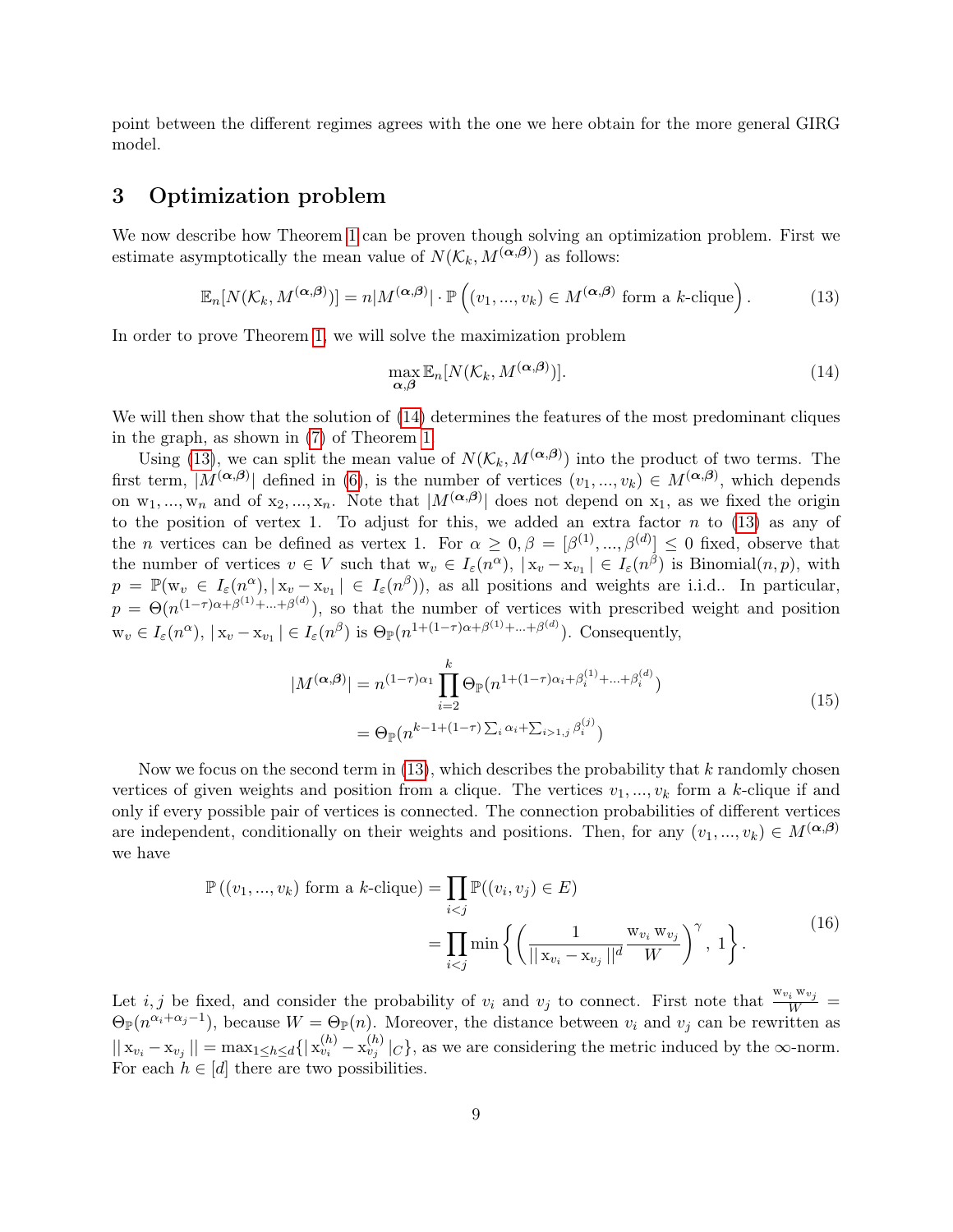• If  $\beta_i^{(h)}$  $\beta_j^{(h)} \neq \beta_j^{(h)}$  $j^{(n)}$ , then

$$
\left| \mathbf{x}_{v_i}^{(h)} - \mathbf{x}_{v_j}^{(h)} \right|_C = \left| I_\varepsilon \left( n^{\beta_i^{(h)}} \right) - I_\varepsilon \left( n^{\beta_j^{(h)}} \right) \right| = \Theta \left( n^{\max\{\beta_i^{(h)}, \beta_j^{(h)}\}} \right). \tag{17}
$$

• If  $\beta_i^{(h)} = \beta_j^{(h)} =: \beta^{(h)}$ , the component-wise distance is more difficult to obtain, since

$$
\left| \mathbf{x}_{v_i}^{(h)} - \mathbf{x}_{v_j}^{(h)} \right|_C = \left| I_\varepsilon \left( n^{\beta_i^{(h)}} \right) - I_\varepsilon \left( n^{\beta_j^{(h)}} \right) \right| = \Theta(n^{\delta^{(h)}}) \tag{18}
$$

for some  $\delta^{(h)} \leq \beta^{(h)}$ . However, we now show that  $\delta^{(h)} = \beta^{(h)}$  provides the dominant contribu-tion to [\(13\)](#page-8-2). For simplicity we consider the 1-dimensional case  $d = 1$ , but by using the same argument and introducing some additional notation, it is possible to prove the result for any dimension.

Let  $d = 1$ , and suppose  $\beta_i = \beta_j = \beta$ , that is  $|x_{v_i} - x_{v_1}| \in I_{\varepsilon}(n^{\beta})$  and  $|x_{v_j} - x_{v_1}| \in I_{\varepsilon}(n^{\beta})$ . As  $x_i$  and  $x_j$  are sampled uniformly within the interval  $x_{v_1} \pm [\varepsilon n^{\beta}, n^{\beta}/\varepsilon]$ , the probability that the distance between  $v_i$  and  $v_j$  is proportional to  $n^{\delta}$ , with  $\delta \leq \beta$ , is

<span id="page-9-0"></span>
$$
\mathbb{P}(||x_{v_i} - x_{v_j}|| = \Theta(n^{\delta})) = \Theta(n^{\delta - \beta}).
$$

The probability that  $v_i$  and  $v_j$  connect, given that their distance is proportional to  $n^{\delta}$ , is

$$
\mathbb{P}\left((v_i, v_j) \in E \mid ||x_{v_i} - x_{v_j}|| = \Theta(n^{\delta})\right) = \Theta_{\mathbb{P}}(n^{\min\{\gamma(\alpha_i + \alpha_j - 1 - \delta), 0\}}),
$$

by [\(3\)](#page-2-0). Thus, we have

$$
\mathbb{P}\left((v_i, v_j) \in E, ||x_{v_i} - x_{v_j}|| = \Theta_{\mathbb{P}}(n^{\delta})\right) = \Theta_{\mathbb{P}}(n^{\delta - \beta + \min\{\gamma(\alpha_i + \alpha_j - 1 - \delta), 0\}})
$$

$$
= \Theta_{\mathbb{P}}(\min\{n^{\delta(1 - \gamma) - \beta + \gamma(\alpha_i + \alpha_j - 1 - \delta)}, n^{\delta - \beta}\}.\tag{19}
$$

Since our aim is to solve the maximization problem in [\(14\)](#page-8-1), we just need to determine for which  $\delta \leq \beta$  the contribution of [\(19\)](#page-9-0) to [\(13\)](#page-8-2) is maximized. As  $\gamma > 1$ , (19) is optimized for  $\delta = \beta$ . This proves that, we may assume that if the position of two vertices  $v_i, v_j$  are both in a neighborhood of  $v_1$  of size  $\approx n^{\beta}$ , then also their distance is  $\approx n^{\beta}$  in [\(14\)](#page-8-1).

Then, [\(16\)](#page-8-3) yields

$$
\mathbb{P}\left((v_1, ..., v_k) \text{ form a } k\text{-clique}\right) = \prod_{i < j} \min \left\{ \frac{\Theta_{\mathbb{P}}\left(n^{\gamma(\alpha_i + \alpha_j - 1)}\right)}{\max_h \left[\Theta_{\mathbb{P}}\left(\max\{n^{\beta_i^{(h)}, n^{\beta_j^{(h)}}\}\right)^{d\gamma}\right]}, 1 \right\} \n= \Theta_{\mathbb{P}}\left(n^{\sum_{i < j} \gamma \min\{\alpha_i + \alpha_j - 1 - d \max_h (\max\{\beta_i^{(h)}, \beta_j^{(h)}\}), 0\}\right).
$$
\n(20)

Combining this with [\(13\)](#page-8-2) and [\(15\)](#page-8-4) shows that the mean number of cliques with vertices in  $M^{(\alpha,\beta)}$ satisfies

<span id="page-9-1"></span>
$$
\mathbb{E}_n[N(\mathcal{K}_k, M^{(\alpha,\beta)})] = \Theta_{\mathbb{P}}\left(n^{k+(1-\tau)\sum_i \alpha_i + \sum_{i>1,j} \beta_i^{(j)} + \sum_{i\n(21)
$$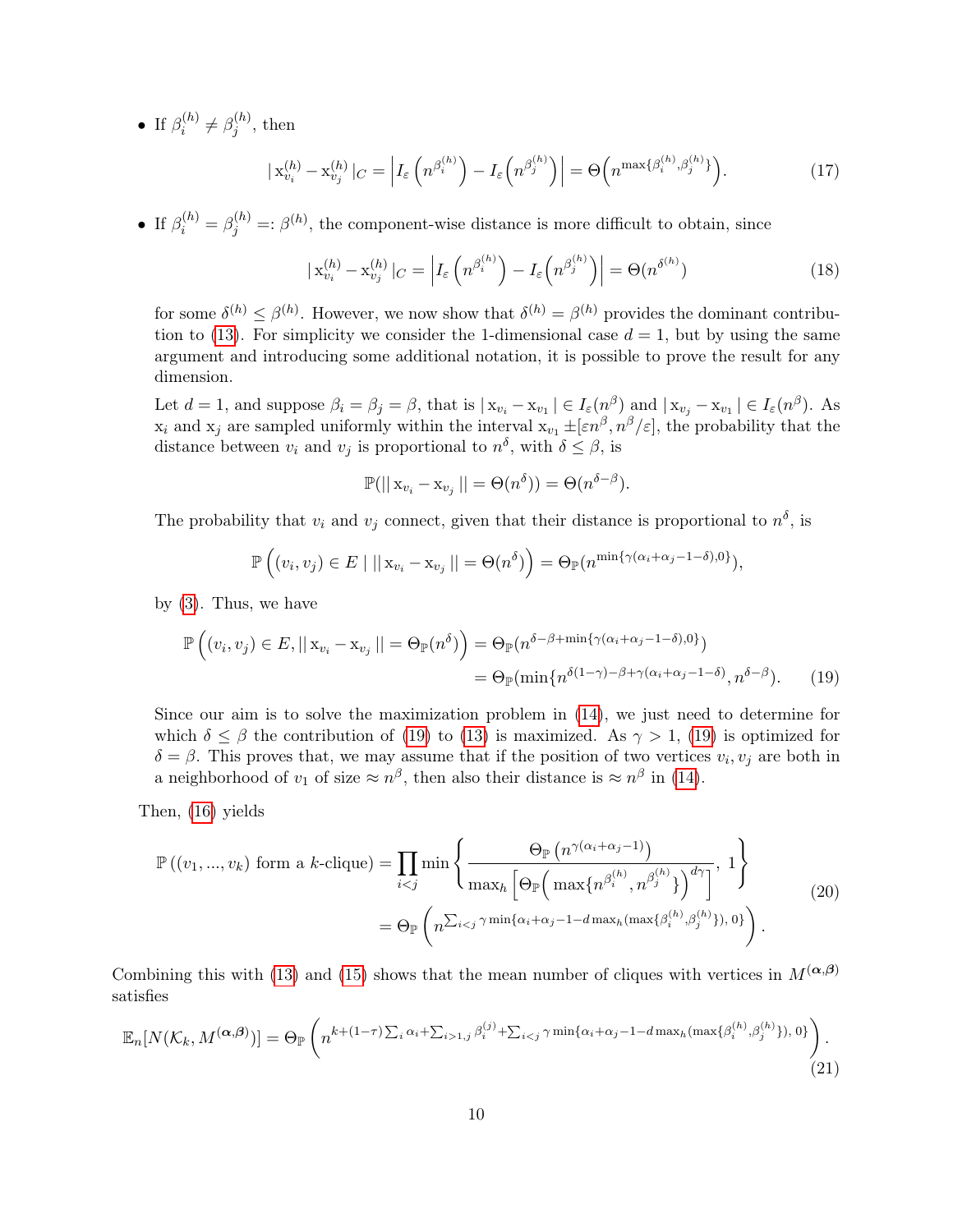For simplicity, we denote the exponent in the right hand side of [\(21\)](#page-9-1) as

<span id="page-10-1"></span>
$$
f(\alpha, \beta) := k + (1 - \tau) \sum_{i} \alpha_i + \sum_{i > 1, j} \beta_i^{(j)} + \sum_{i < j} \gamma \min\{\alpha_i + \alpha_j - 1 - d \max_h(\max\{\beta_i^{(h)}, \beta_j^{(h)}\}), 0\}. \tag{22}
$$

At this point, we observe that the optima for  $\max_{\alpha,\beta} f(\alpha,\beta)$  are the same as those of the maximization problem for  $\mathbb{E}_n[N(\mathcal{K}_k, M^{(\alpha,\beta)})]$  defined in [\(14\)](#page-8-1). In the statement of the next proposition we characterize its solution.

<span id="page-10-2"></span>**Proposition 2.** Let f be defined as in  $(22)$ , and consider the problem

<span id="page-10-6"></span><span id="page-10-5"></span><span id="page-10-3"></span>
$$
\max_{\alpha,\beta} f(\alpha,\beta),\tag{23}
$$

with the constraints  $\alpha \geq 0$ ,  $\beta \leq 0$ . The solution of the maximum problem is attained by one of the  $\textit{following two sets of parameters for }(\alpha_i)_{i\in[k]} \textit{ and }(\beta_i)_{i\in[k]}\text{: }$ 

$$
\alpha_i = \frac{1}{2} \quad \forall i \in [k], \qquad \beta_i^{(j)} = 0 \quad \forall i \in [k] \setminus 1, j \in [d], \tag{24}
$$

$$
\alpha_i = 0 \quad \forall i \in [k], \qquad \beta_i^{(j)} = -\frac{1}{d} \quad \forall i \in [k] \setminus 1, j \in [d]. \tag{25}
$$

Thus, to obtain the optimal  $\alpha^*, \beta^*$  described in Theorem [1,](#page-4-0) we only need to investigate which of the two candidates listed in Proposition [2](#page-10-2) attains the maximal value of  $f(\alpha, \beta)$ , which we will do in Section [5.](#page-16-0) There, we will also prove Theorem [1](#page-4-0) by showing that the number of cliques formed on the set of vertices in  $M^{(\alpha^*,\beta^*)}$  converges to its mean value:

$$
N(\mathcal{K}_k, M^{(\alpha,\beta)}) = \mathbb{E}_n[N(\mathcal{K}_k, M^{(\alpha,\beta)})](1+o(1)).
$$
\n(26)

## <span id="page-10-0"></span>4 Proof of Proposition [2](#page-10-2)

To prove Proposition 2, we need first some technical lemmas. The first lemma enables to simplify the exponent  $f(\boldsymbol{\alpha}, \boldsymbol{\beta})$  in [\(22\)](#page-10-1).

<span id="page-10-4"></span>**Lemma 3.** In optimal solutions of [\(23\)](#page-10-3)  $\beta_i^{(j_1)} = \beta_i^{(j_2)}$  $i^{(j_2)}$  for all  $j_1, j_2 \in [d], i \in [k].$ 

*Proof.* By contradiction. Suppose that  $\alpha, \beta$  is an optimizer of [\(23\)](#page-10-3) and that there exists  $\bar{i} \in [k]$ and  $j_1, j_2 \in [d]$  such that  $\beta_{\overline{i}}^{(j_1)}$  $\frac{\beta_{i}(j_1)}{\bar{i}} \neq \beta_{\bar{i}}^{(j_2)}$  $\frac{\beta^{(j_2)}}{\bar{i}}$ . We can assume without loss of generality that  $\beta^{(j_2)}_{\bar{i}}$  $\frac{\beta^{(j_2)}}{\bar{i}} > \beta^{(j_1)}_{\bar{i}}.$ Then, we define the set of parameters  $\hat{\boldsymbol{\beta}} = \{\hat{\beta}_i^{(j)}\}$  $\{u^{(j)}\}_{i,j}$  as follows:

$$
\hat{\beta}_i^{(j)} = \begin{cases}\n\beta_{\overline{i}}^{(j_2)} & \text{if } i = \overline{i} \text{ and } j = j_1, \\
\beta_i^{(j)} & \text{otherwise.} \n\end{cases}
$$
\n(27)

 $\Box$ 

Note that

$$
\max_{h}(\max\{\beta_i^{(h)}, \beta_j^{(h)}\}) = \max_{h}(\max\{\hat{\beta}_i^{(h)}, \hat{\beta}_j^{(h)}\}).
$$
\n(28)

Then, using the definition of  $f(\boldsymbol{\alpha}, \boldsymbol{\beta})$  in [\(22\)](#page-10-1), we observe that

$$
f(\alpha, \beta) - f(\alpha, \hat{\beta}) = \beta_{\bar{i}}^{(j_1)} - \hat{\beta}_{\bar{i}}^{(j_1)} = \beta_{\bar{i}}^{(j_1)} - \beta_{\bar{i}}^{(j_2)} < 0. \tag{29}
$$

Therefore  $f(\boldsymbol{\alpha}, \boldsymbol{\beta}) < f(\boldsymbol{\alpha}, \hat{\boldsymbol{\beta}})$ , which contradicts the optimality of  $\boldsymbol{\alpha}, \boldsymbol{\beta}$ .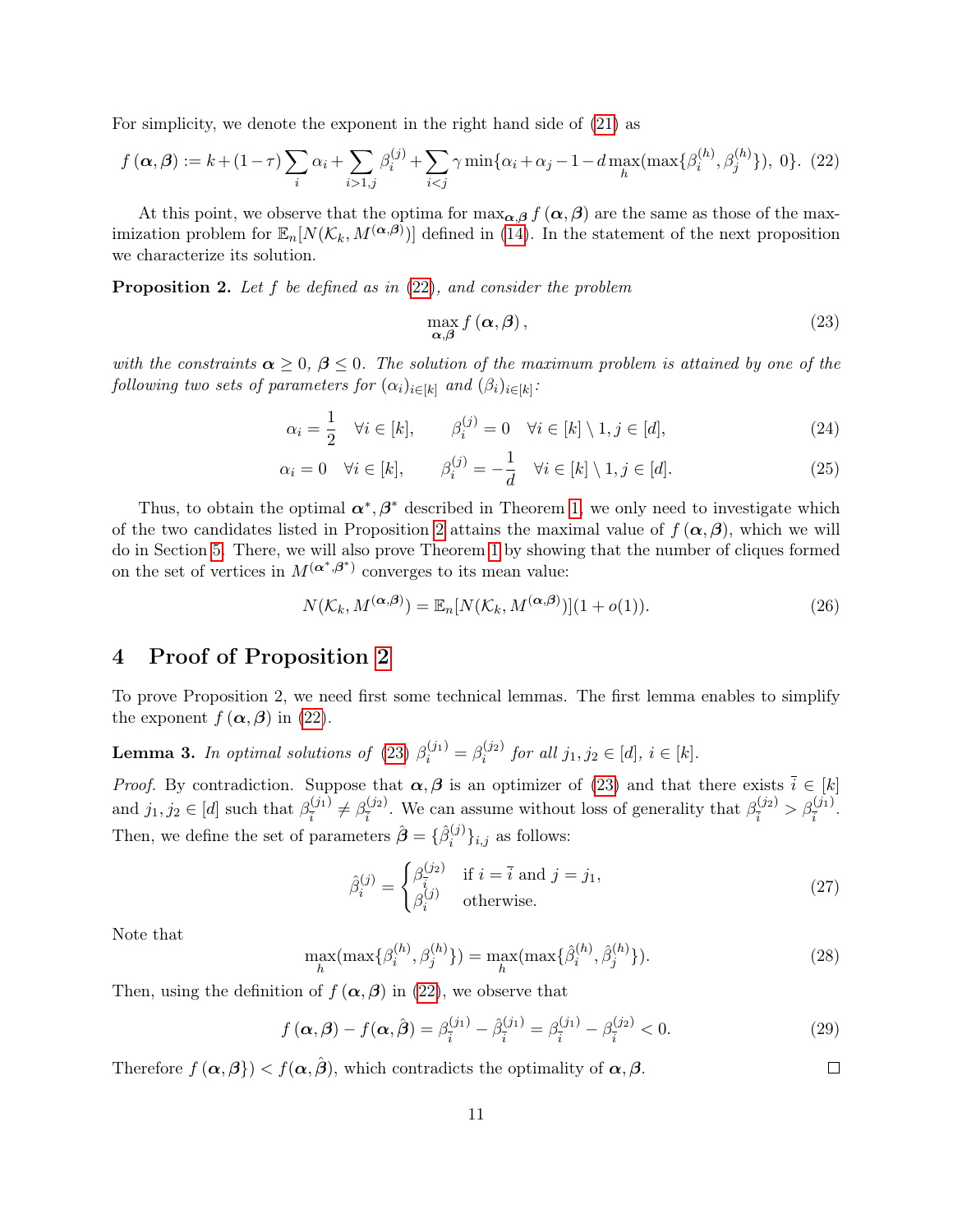By applying Lemma [3,](#page-10-4) we can rewrite  $f(\alpha, \hat{\beta})$  as

$$
f(\boldsymbol{\alpha},\boldsymbol{\beta}) = k + (1-\tau)\sum_{i} \alpha_i + d \sum_{i \neq 1} \beta_i + \sum_{i < j} \gamma \min\{\alpha_i + \alpha_j - 1 - d \max\{\beta_i, \beta_j\}, 0\}, \tag{30}
$$

where we replaced  $\beta_i^{(d)}$  $\beta_i^{(a)}$  by  $\beta_i$  for all d. Thus, from now on the parameters  $\beta_1, ..., \beta_k$  will denote the value of all the components of the d-dimensional vector, instead of the vector itself.

We now introduce some notation that will simplify the rest of the proof of Proposition [2.](#page-10-2) Let  $I_1, I_2 \subseteq [k], J_2 \subseteq [d]$  be a selection of indices. Writing  $f(\{\alpha_i\}_{i\in I_1}, \{\beta_i^{(j)}\})$  $\{S_i^{(j)}\}_{i\in I_2,j\in J_2}$  we indicate the exponent  $f$  where our attention is limited to the parameters in the argument. That is, the contribution of all the terms in [\(30\)](#page-11-0) which are independent from the argument will be omitted, and encoded in a constant value C. For instance, if we focus on the contribution of only  $\alpha_i$  or  $\beta_i$  we write

$$
f(\alpha_i) = C + (1 - \tau)\alpha_i + \sum_j \gamma \min\{\alpha_i + \alpha_j - 1 - d\max\{\beta_i, \beta_j\}, 0\}
$$
 (31)

<span id="page-11-2"></span><span id="page-11-1"></span><span id="page-11-0"></span>
$$
f(\beta_i) = C + d\beta_i + \sum_{j:\beta_j \leq \beta_i} \gamma \min\{\alpha_i + \alpha_j - 1 - d\beta_i, 0\}.
$$
 (32)

If we focus on the contribution of a single vertex  $v_i$  we write

$$
f(\alpha_i, \beta_i) = C + (1 - \tau)\alpha_i + \beta_i + \sum_{j \neq i} \gamma \min\{\alpha_i + \alpha_j - 1 - d \max\{\beta_i, \beta_j\}, 0\}.
$$
 (33)

Then, the next lemma provides a lower bound for  $\beta_1, ..., \beta_k$ , and a relation to the optimal value of  $\alpha_i$  for all i such that  $\beta_i$  attains the lower bound:

<span id="page-11-3"></span>**Lemma 4.** Suppose  $\alpha, \beta$  is an optimal solution of [\(23\)](#page-10-3). Then:

- (i) there is no  $i \in [k] \setminus \{1\}$  such that  $\beta_i < -\frac{1}{d}$  $\frac{1}{d}$ ;
- (*ii*) if  $\beta_i = -\frac{1}{d}$  $\frac{1}{d}$  for some  $i \in [k] \setminus \{1\}$  then  $\alpha_i = 0$ .

*Proof.* We first prove (i) by contradiction. Let  $\alpha, \beta$  be a maximizer of [\(23\)](#page-10-3). We sort and rename the coefficients of  $\beta$  in increasing order, so that  $\beta_1 < \beta_2 \leq ... \leq \beta_k$ . Suppose that  $\beta_k < -\frac{1}{d}$  $\frac{1}{d}$  for some  $h > 1$ , and assume without loss of generality that either  $\beta_h < \beta_{h+1}$  or  $h = k$ . Then we can rewrite [\(31\)](#page-11-1) as

$$
f(\beta_h) = C + d\beta_h + \sum_{j < h} \gamma \min\{\alpha_h + \alpha_j - 1 - d\beta_h, 0\}
$$
\n
$$
= C + d\beta_h \tag{34}
$$

 $\sum_{j < h} \gamma \min\{\alpha_h + \alpha_j - 1 - d\beta_h, 0\} = 0$ , as  $\beta_h < -\frac{1}{d}$ where the constant C encodes all terms in f independent from  $\beta_h$ . The last step follows because  $\frac{1}{d}$  and the parameters  $\alpha_i$  are non-negative.

Now we define a new set of parameters  $\hat{\beta}_i$  such that  $\hat{\beta}_i = \beta_i$  for all  $i \neq h$  and  $\hat{\beta}_h = \min(\beta_{h+1}, -\frac{1}{d})$  $\frac{1}{d}$ ). Since  $\hat{\beta}_j \geq \hat{\beta}_h$ , for all  $j > h$ , we have

$$
f\left(\hat{\beta}_h\right) = C + d\hat{\beta}_h + \sum_{j < h} \gamma \min\{\alpha_h + \alpha_j - 1 - d\hat{\beta}_h, 0\}
$$
\n
$$
= C + d\hat{\beta}_h,\tag{35}
$$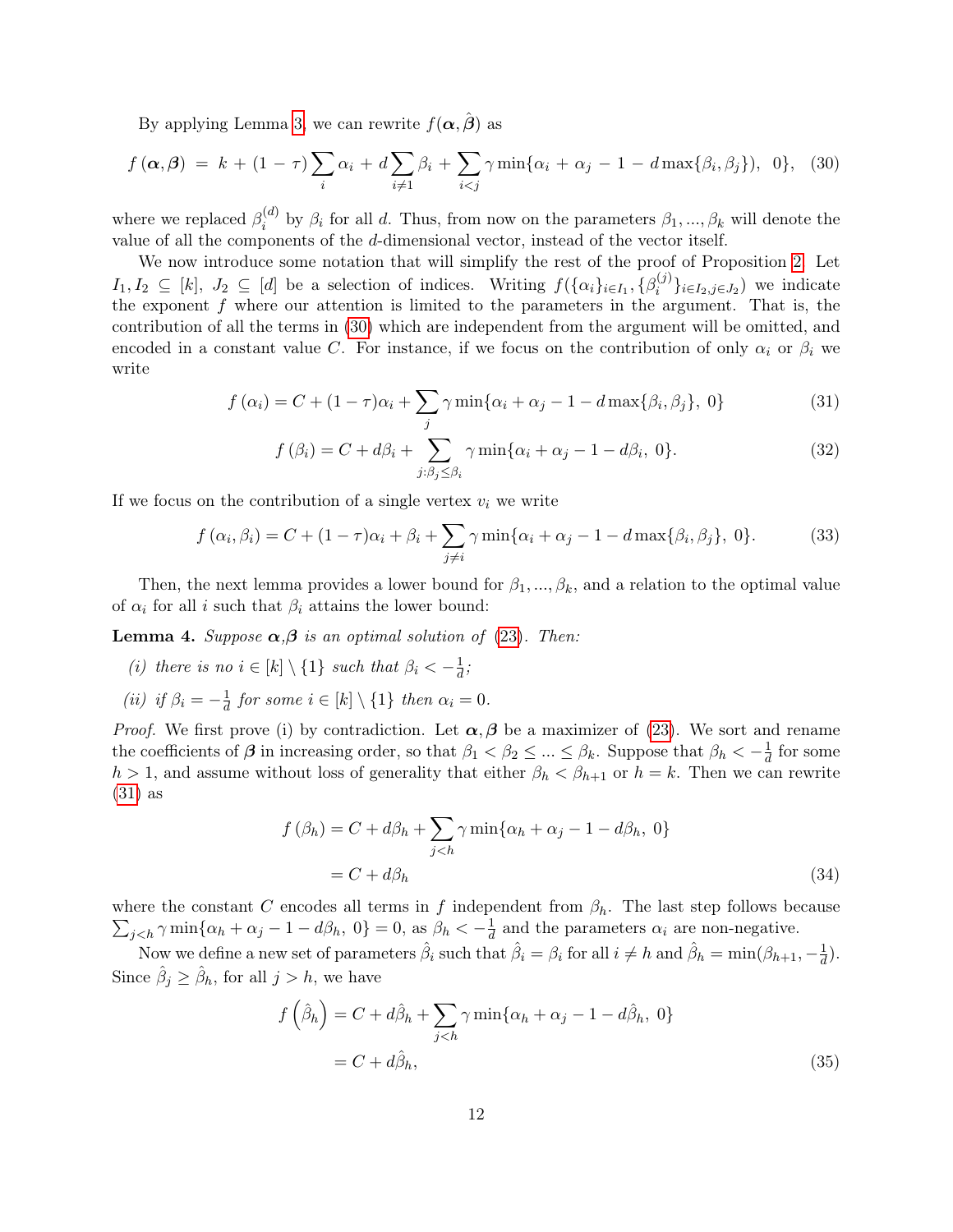where again  $\sum_{j < h} \gamma \min\{\alpha_h + \alpha_j - 1 - d\hat{\beta}_h, 0\} = 0$ , as  $\hat{\beta}_h \leq -\frac{1}{d}$ . Therefore

$$
f(\hat{\beta}_h) - f(\beta_h) = d\left(\min\left(\beta_{h+1}, -\frac{1}{d}\right) - \beta_h\right) > 0.
$$
 (36)

This contradicts the optimality of  $\beta$ , and therefore proves (i).

We now prove (ii). Suppose that  $\alpha, \beta$  is an optimal solution of [\(23\)](#page-10-3) and  $\beta_i = -\frac{1}{d}$  $\frac{1}{q}$  for some  $i \in [k] \setminus \{1\}$ . We use an increasing ordering for  $\beta$ , so that  $\beta_2, ..., \beta_s = -\frac{1}{d}$  $\frac{1}{d}$ ,  $\beta_{s+1} > -\frac{1}{d}$  $\frac{1}{d}$  for some  $s \in [k]$ , and with  $\alpha_2 \leq ... \leq \alpha_s$ . Now we focus on the contribution given by  $\beta_s$  and  $\alpha_s$  to f as in [\(33\)](#page-11-2)

$$
f\left(\alpha_s, \beta_s\right) = C + (1 - \tau)\alpha_s + d\beta_s + \sum_{j < s} \gamma \min\{\alpha_s + \alpha_j - 1 - d\beta_s, 0\} + \sum_{j > s} \gamma \min\{\alpha_s + \alpha_j - 1 - d\beta_j, 0\}.\tag{37}
$$

Note that, if  $\alpha_s + \alpha_j > 0$  for all  $j < s$ , then the optimality of the solution is violated. Indeed, in this case, we may define  $\hat{\beta}_s := \beta_s + \varepsilon$ , where  $\varepsilon > 0$  is small enough such that  $\hat{\beta}_s < \beta_{s+1}$  and  $\hat{\beta}_s \leq (\alpha_s + \alpha_j - 1)/d$ , for all  $j < s$ . Then, observe that

$$
\sum_{j
$$

where the first equality follows by the fact that  $\alpha_s + \alpha_j \geq 0$  and  $\beta_s = \frac{1}{d}$  $\frac{1}{d}$ , whereas the second equality follows from  $\hat{\beta}_s \leq (\alpha_s + \alpha_j - 1)/d$ . Then,

$$
f\left(\alpha_s, \hat{\beta}_s\right) - f\left(\alpha_s, \beta_s\right) = d(\hat{\beta}_s - \beta_s) > 0
$$

which contradicts the maximality assumption.

Consequently, the only possibility is that there exists  $s' < s$  such that  $\alpha_s + \alpha_{s'} = 0$ . In this case, since  $\alpha_s, \alpha_{s'} \geq 0$ , also  $\alpha_s = \alpha_{s'} = 0$ . Then, also  $\alpha_2 = ... = \alpha_s = 0$ , as from our initial assumption  $\alpha_2 \leq ... \leq \alpha_s$ .  $\Box$ 

The next lemma shows that in any optimal solution of [\(23\)](#page-10-3), the values  $\alpha_1, ..., \alpha_k$  and  $\beta_1, ..., \beta_k$ can be ordered increasingly jointly, i.e., using the same index permutations:

<span id="page-12-1"></span>**Lemma 5.** Suppose that  $\gamma \neq \tau - 1$ . For any optimal solution of [\(23\)](#page-10-3), there exists an ordering such that both  $\alpha$  and  $\beta$  are ordered increasingly. That is, without loss of generality we may assume that

<span id="page-12-2"></span>
$$
\beta_1 < \beta_2 \le \dots \le \beta_k, \qquad \alpha_1 \le \alpha_2 \le \dots \le \alpha_k. \tag{38}
$$

Furthermore,  $\alpha_1 = \alpha_2$ .

*Proof.* Choose arbitrarily an index  $j \neq 1$ . Let  $\beta \leq \beta_j$ , and consider the quantity

<span id="page-12-0"></span>
$$
d\beta(1 - \gamma N_{\{k:\beta_k \le \beta, \alpha_k + \alpha_j - 1 - d\beta < 0\}}). \tag{39}
$$

(note that if  $\beta = \beta_i$  then [\(39\)](#page-12-0) is equal to  $f(\beta_i)$ : the contribution of the term  $\beta_i$  of [\(31\)](#page-11-1), and for  $\beta < \beta_i$ it denotes the contribution of the term  $\beta_j$  to the function f when  $\beta_j$  is set to  $\beta$ ). We prove the lemma by contradiction. Suppose there exists a  $\overline{\beta} < \beta_j$  such that  $N_{\{k:\beta_k \leq \overline{\beta}, \alpha_k + \alpha_j - 1 - d\overline{\beta} < 0\}} > 0$ . Since the number  $N_{\{k:\beta_k\leq\beta,\alpha_k+\alpha_j-1-d\beta<0\}}$  is increasing in  $\beta$ , then the quantity  $(1-\gamma N_{\{k:\beta_k\leq\beta,\alpha_k+\alpha_j-1-d\beta<0\}})$ is negative for any  $\beta \in [\beta, \beta_i]$ , as  $\gamma > 1$ . However, this contradicts the fact that  $\beta_i$  is optimal: indeed in this case, decreasing  $\beta_i$  to  $\overline{\beta}$  yields a higher contribution in [\(39\)](#page-12-0), as  $\beta$  is negative as well.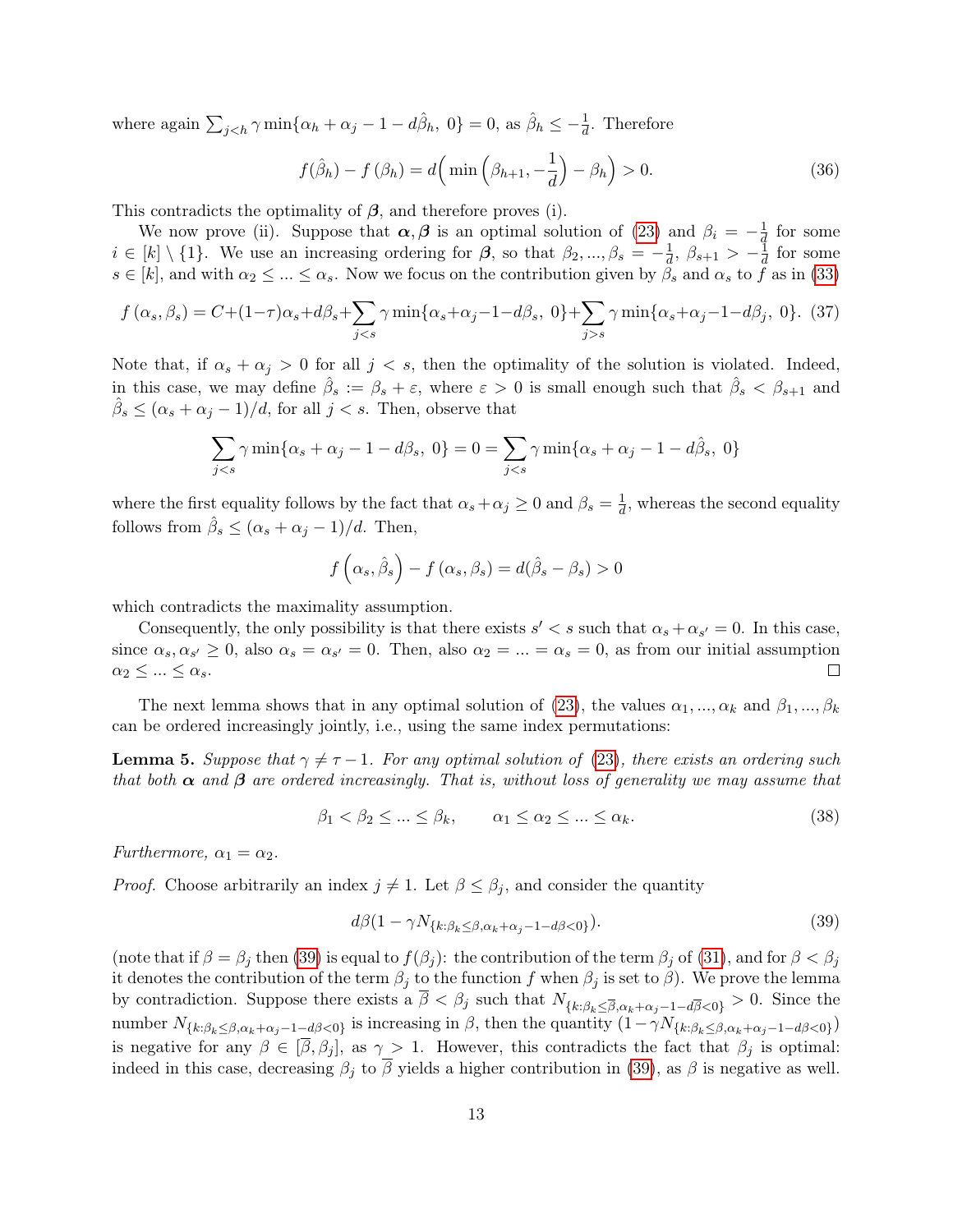Thus,  $N_{\{k:\beta_k\leq \beta,\alpha_k+\alpha_j-1-d\beta\leq 0\}}=0$  for any  $\beta<\beta_j$ . Now, suppose that there exists  $i\neq 1$  such that  $\beta_i < \beta_j$ . By contradiction suppose that  $\alpha_i > \alpha_j$ . Then, also

$$
N_{\{k:\beta_k \leq \beta_i, \alpha_k + \alpha_i - 1 - d\beta_i < 0\}} = 0\tag{40}
$$

for any  $\beta < \beta_j$ . In particular,

$$
f(\beta_i) = \beta_i (1 - \gamma N_{\{k : \beta_k \le \beta_i, \alpha_k + \alpha_i - 1 - d\beta_i < 0\}}) = \beta_i. \tag{41}
$$

But in this case, increasing  $\beta_i$  would give a higher value of  $f(\alpha, \beta)$ , contradicting the hypothesis of optimality.

Therefore, it remains to prove that  $\alpha_1 \leq \alpha_i$  for all  $i \in [k] \setminus \{1\}$ . From the proof above, we can order the parameters  $\{\beta_i\}_{i\neq 1}$  in an increasing order such that also the  $\{\alpha_i\}_{i\neq 1}$  are increasingly ordered. Then we just need to prove that  $\alpha_1 \leq \alpha_2$ .

Note that  $\alpha_1$  and  $\alpha_2$  are symmetric in the optimization problem [\(23\)](#page-10-3), as their contributions to the exponent  $f$  are

$$
f(\alpha_1) = C + (1 - \tau)\alpha_1 + \gamma \min\{\alpha_1 + \alpha_2 - 1 - d\beta_2, 0\} + \sum_{j \ge 3} \gamma \min\{\alpha_1 + \alpha_j - 1 - d\beta_j, 0\}, \quad (42)
$$

$$
f(\alpha_2) = C + (1 - \tau)\alpha_2 + \gamma \min\{\alpha_2 + \alpha_1 - 1 - d\beta_2, 0\} + \sum_{j \ge 3} \gamma \min\{\alpha_2 + \alpha_j - 1 - d\beta_j, 0\}.
$$
 (43)

Suppose that  $\alpha_1 \neq \alpha_2$ . Then swapping  $\alpha_1$  with  $\alpha_2$  gives the same value for [\(23\)](#page-10-3). This means that  $\alpha_1$  has multiple optima. However, the contribution of  $\alpha_1$  to f is given by

$$
f(\alpha_1) = \alpha_1 (1 - \tau + \gamma N_{\{k:\alpha_k + \alpha_1 - 1 - d\beta_k < 0\}}). \tag{44}
$$

This contribution can have multiple optima only when  $\tau - 1 = \gamma$ , as it is linear in  $\alpha_1$ . Therefore,  $\Box$  $\alpha_1 \leq \alpha_2$ 

We now use Lemmas [3](#page-10-4)[-5](#page-12-1) to prove Proposition [2:](#page-10-2)

Proof of Proposition [2.](#page-10-2) In view of Lemma [3](#page-10-4) we can solve [\(23\)](#page-10-3) by maximizing [\(30\)](#page-11-0). Suppose that  $\alpha, \beta$  is an optimal solution of [\(23\)](#page-10-3), and sort them in *increasing order*, that is an order as in [\(38\)](#page-12-2), which is possible by Lemma [5.](#page-12-1) Moreover, denote  $\beta_{\max} := \max_i \beta_i$ . We split the proof in three parts:

- (a) Proving that either  $\beta_{\text{max}} = 0$ , or  $\beta_{\text{max}} < 0$  and  $\alpha_i = 0$  for all  $i \in [k]$ ;
- (b) Proving that if  $\beta_{\text{max}} < 0$  then  $\beta_i = -\frac{1}{d}$  $\frac{1}{d}$  for all  $i \in [k] \setminus \{1\}$  and  $\alpha_i = 0$  for all  $i \in k$ ;
- (c) Proving that if  $\beta_{\text{max}} = 0$  then  $\beta_i = 0$  for all  $i \in [k] \setminus \{1\}$  and  $\alpha_i = \frac{1}{2}$  $\frac{1}{2}$  for all  $i \in k$ .

**Proof of (a).** The parameters  $\alpha, \beta$  are ordered increasingly, so  $\beta_k = \beta_{\text{max}}$  and  $\alpha_1 \leq ... \leq \alpha_k$ . Suppose that  $\beta_k < 0$ . We focus on the contribution given by vertex  $v_k$  to  $f(\alpha, \beta)$  as defined in [\(33\)](#page-11-2):

<span id="page-13-0"></span>
$$
f(\alpha_k, \beta_k) = C + (1 - \tau)\alpha_k + d\beta_k + \sum_{j \neq k} \gamma \min\{\alpha_k + \alpha_j - 1 - d\beta_k, 0\},\tag{45}
$$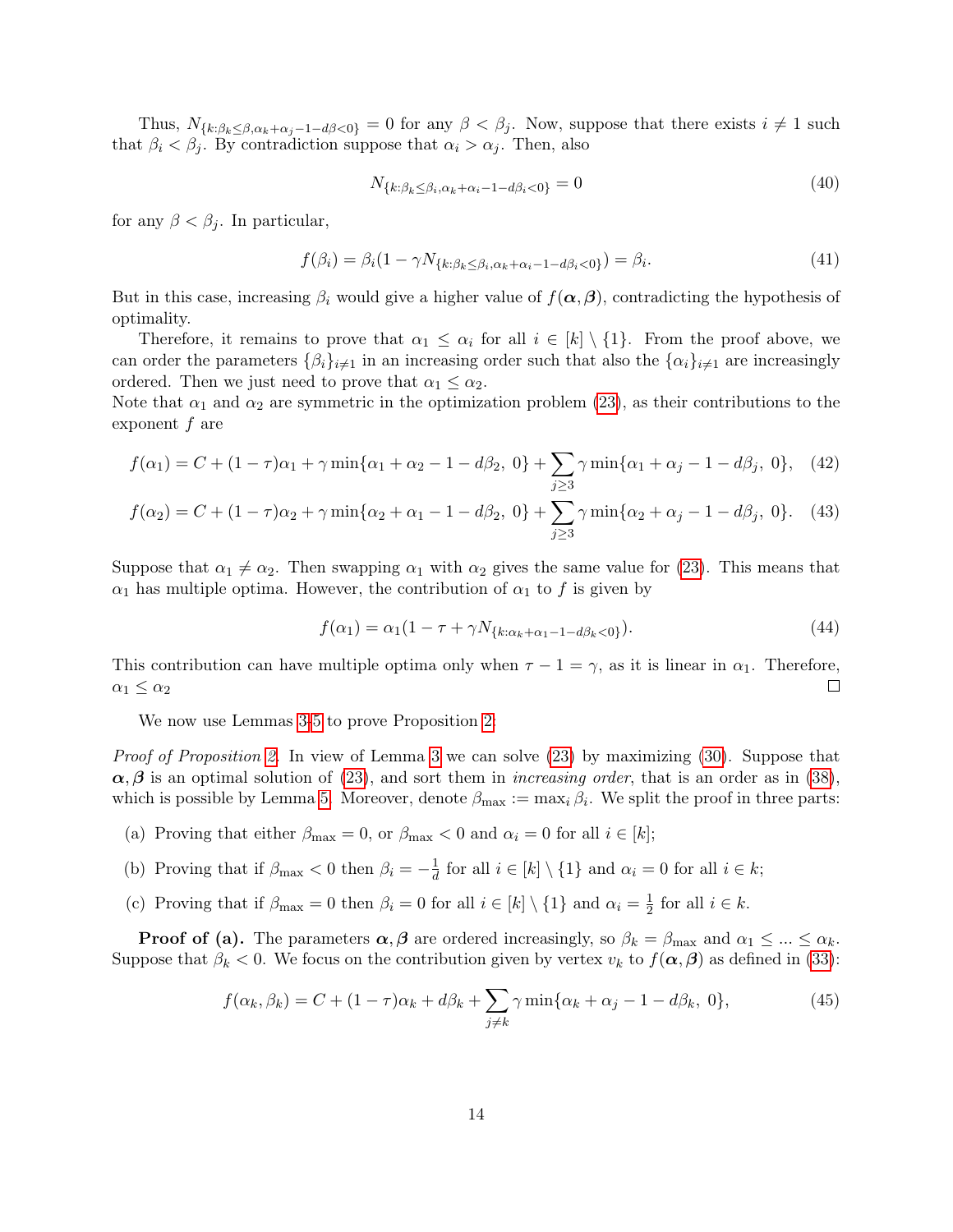where  $\max(\beta_k, \beta_j) = \beta_k$  for all j, as we assumed that  $\beta_k$  is the largest value of  $\beta$ . Now suppose that  $\alpha_k > 0$ . Then, we can increase  $\beta_k$  while decreasing  $\alpha_k$  as follow:  $\hat{\beta}_k := \beta_k + \frac{\varepsilon}{d}$  $\frac{\varepsilon}{d}, \hat{\alpha}_k := \alpha_k - \varepsilon$ , with  $\varepsilon > 0$  small enough such that  $\hat{\beta}_k < 0$  and  $\hat{\alpha}_k \geq 0$ . After this change of parameters we obtain

$$
f(\hat{\alpha}_k, \hat{\beta}_k) = C + (1 - \tau)(\alpha_k - \varepsilon) + d(\beta_k + \frac{\varepsilon}{d}) + \sum_{j \neq k} \gamma \min{\{\alpha_k - \varepsilon + \alpha_j - 1 - d(\beta_k + \varepsilon/d), 0\}}
$$
  
=  $C + \tau \varepsilon + (1 - \tau)\alpha_k + d\beta_k + \sum_{j \neq k} \gamma \min{\{\alpha_k + \alpha_j - 1 - d\beta_k, 0\}}.$ 

Comparing [\(45\)](#page-13-0) and [\(4\)](#page-13-0) we deduce that

$$
f(\hat{\alpha}, \hat{\beta}) - f(\alpha, \beta) = \tau \varepsilon > 0,
$$
\n(46)

which contradicts the optimality of  $\alpha, \beta$ . Therefore, when  $\beta_{\text{max}} < 0$  necessarily  $\alpha_k = 0$ . Then, our assumption on the ordering of  $\alpha_i$  shows that if  $\beta_{\text{max}} < 0$  then  $\alpha_i = 0$  for all  $i \in [k]$ .

**Proof of (b).** Suppose that  $\beta_{\text{max}} < 0$ . Then it follows from (a) that  $\alpha_i = 0$  for all  $i \in [k]$ . Denote the number of indices such that  $\beta_i = \beta_{\text{max}}$  with s, that is,  $\beta_{k-s+1} = ... = \beta_k = \beta_{\text{max}}$ . We focus on the contribution to  $f(\boldsymbol{\alpha}, \boldsymbol{\beta})$  by the term  $\beta_{\text{max}}$ :

$$
f\left(\{\beta_i\}_{i>k-s}\right) = C + ds\beta_{\max} + \gamma \sum_{i>k-s,j
$$
= C + ds\beta_{\max} + \gamma s \left(k - s + \frac{s-1}{2}\right) \left(-1 - d\beta_{\max}\right)
$$

$$
= \tilde{C} + ds\beta_{\max} \left[1 - \gamma \left(k - s + \frac{s-1}{2}\right)\right].
$$
(47)
$$

<span id="page-14-0"></span>In the second equality of [\(47\)](#page-14-0) we exploit the independence of min $\{-1 - d\beta_{\text{max}}, 0\}$  from the summation indices i and j, that is,  $s(k-s+\frac{s-1}{2})$  $\frac{-1}{2}$ ) is the number of terms of the summation and the fact that  $\beta_{\max} \geq -\frac{1}{d}$  (from Lemma [4\)](#page-11-3). Lastly, observe that in the last equality C is replaced by  $\tilde{C}$ , which encodes additional constant values.

Since  $s < k$  and  $\gamma > 1$  the quantity inside the square brackets in [\(47\)](#page-14-0) is always negative. Therefore, decreasing  $\beta_{\text{max}}$  to  $-\frac{1}{d}$  $\frac{1}{d}$  gives a higher contribution to f, contradicting optimality. Thus, if  $\beta_{\text{max}} < 0$  then  $\beta_i = -\frac{1}{d}$  $\frac{1}{d}$  for all  $i \in [k] \setminus \{1\}$  and  $\alpha_i = 0$  for all  $i \in k$ .

**Proof of (c).** Let i be such that  $\beta_i = \beta_{\text{max}} = 0$ . Then the contribution of  $\alpha_i$  to [\(23\)](#page-10-3) is

<span id="page-14-1"></span>
$$
f(\alpha_i) = C + (1 - \tau)\alpha_i + \gamma \sum_{j \neq i} \min\{\alpha_i + \alpha_j - 1, 0\}
$$
 (48)

The parameters  $\alpha$  are increasingly ordered. Thus, observe that:

• if  $\alpha_i > 1 - \alpha_1$ , then  $\alpha_i + \alpha_j - 1 > 0$  for all  $j \neq i$ . Therefore [\(48\)](#page-14-1) becomes

$$
f(\alpha_i) = C + (1 - \tau)\alpha_i.
$$
\n(49)

In particular, changing  $\alpha_i$  to  $1 - \alpha_1$  yields a higher contribution: if  $\hat{\alpha}_i = 1 - \alpha_1$ , then

$$
f(\hat{\alpha_i}) - f(\alpha_i) = (1 - \tau)(1 - \alpha_1 - \alpha_i) > 0,
$$
\n(50)

which violates the hypothesis of optimality for  $\alpha_i$ . Thus,  $\alpha_i \leq 1 - \alpha_1$  when  $\beta_i = 0$ .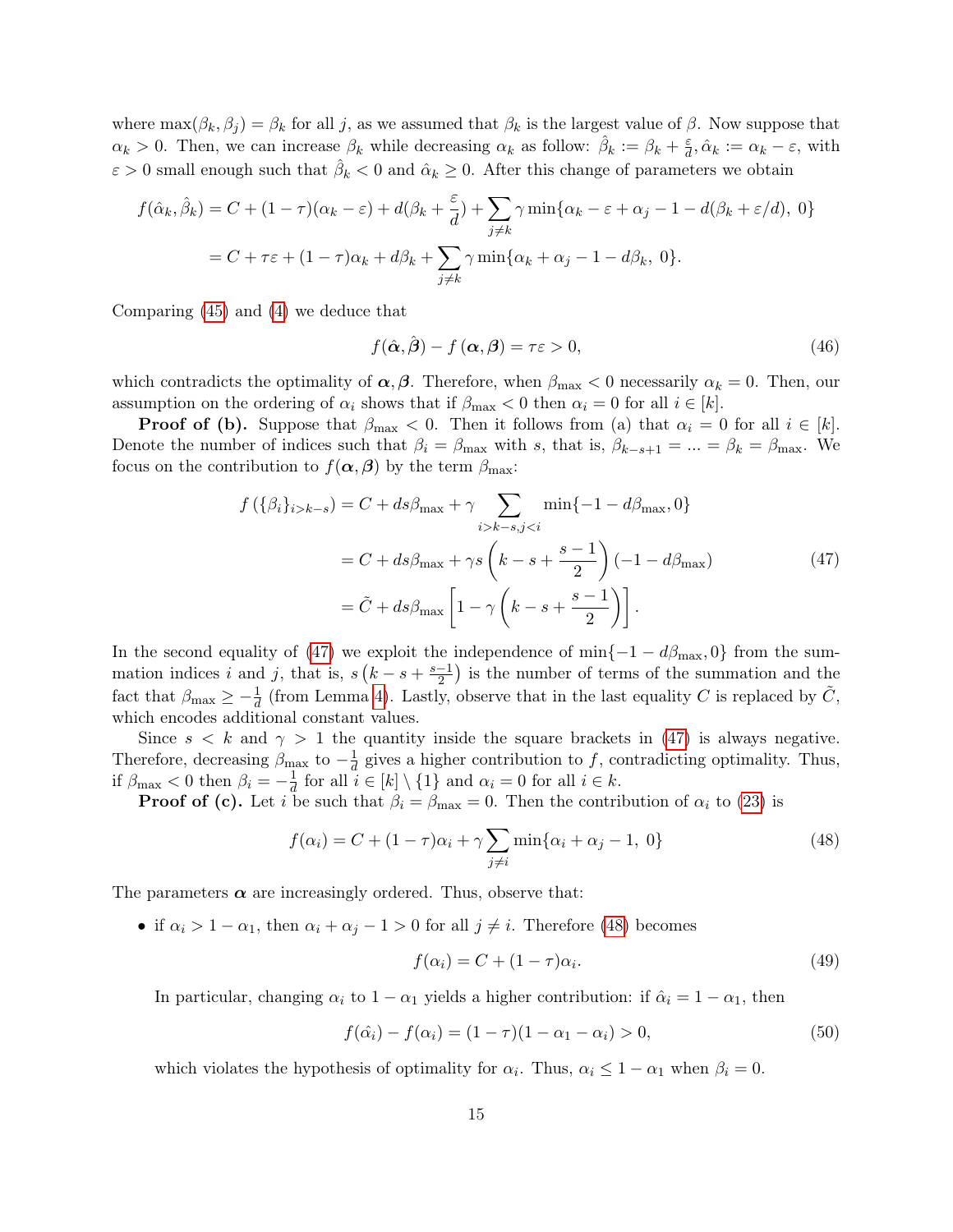• if  $\alpha_i < 1 - \alpha_2$ , then  $\alpha_i + \alpha_j - 1 < 0$  for all  $j \le m$ , and  $\alpha_i + \alpha_j - 1 \ge 0$  for all  $j > m$  (for some  $m \geq 2$ ). Therefore, [\(48\)](#page-14-1) becomes

$$
f(\alpha_i) = C + (1 - \tau)\alpha_i + \gamma \sum_{j=1}^{m} (\alpha_i + \alpha_j - 1)
$$
 (51)

Defining  $\hat{\alpha}_i = \alpha_i + \varepsilon$ , where  $\varepsilon$  is small enough such that  $\hat{\alpha}_i < 1 - \alpha_2$ , we have

$$
f(\hat{\alpha}_i) - f(\alpha_i) = (1 - \tau + \gamma m)\varepsilon > 0.
$$
\n(52)

As  $1-\tau > -2$  and  $\gamma m > 2$ , this contradicts the hypothesis of optimality. Therefore,  $\alpha_i \geq 1-\alpha_2$ when  $\beta_i = 0$ .

Consequently, if  $\alpha_i$  is optimal and  $\beta_i = 0$ , then  $1 - \alpha_2 \leq \alpha_i \leq 1 - \alpha_1$ . However, from Lemma [5](#page-12-1) we know that  $\alpha_1 = \alpha_2$ . Hence,  $\alpha_i = 1 - \alpha_1$ , and  $\alpha_1 \leq \frac{1}{2}$  $\frac{1}{2}$  (because  $\alpha_j \geq \alpha_1$  for all  $j > 1$ ).

Now let  $M := \{j \in [k] : \beta_j = 0\}$  and suppose  $|M| = t$ . Let  $i \in [k]$  be such that  $\beta_i =$  $\max_{j\in[k]\setminus M} \beta_j$ . Then, the contribution of vertex  $v_i$  to [\(23\)](#page-10-3) is by [\(33\)](#page-11-2)

$$
f(\alpha_i, \beta_i) = C + (1 - \tau)\alpha_i + d\beta_i + \gamma \sum_{j \in M} \min(\alpha_i + \alpha_j - 1, 0) + \gamma \sum_{j \notin M \cup \{i\}} \min(\alpha_i + \alpha_j - 1 - d\beta_i, 0)
$$
  
= C + (1 - \tau)\alpha\_i + d\beta\_i + \gamma t \min{\alpha\_i - \alpha\_1, 0} + \gamma \sum\_{j \notin M \cup \{i\}} \min{\alpha\_i + \alpha\_j - 1 - d\beta\_i, 0},

where we have used that  $\alpha_i = 1 - \alpha_1$  for all  $i \in M$ . Denote  $\hat{\beta}_i = \beta_i + \frac{\varepsilon}{d}$  $\frac{\varepsilon}{d}$  and  $\hat{\alpha_i} = \alpha_i - \varepsilon$ , where  $\varepsilon$  is a quantity small enough for which  $\hat{\beta}_i < 0$ . Then,

$$
f(\hat{\alpha}_i, \hat{\beta}_i) - f(\alpha_i, \beta_i) = (\tau - 1)\varepsilon + \varepsilon + \gamma t \min(\alpha_i - \alpha_1 - \varepsilon, 0) - \gamma t \min{\alpha_i - \alpha_1, 0}
$$
  
=  $\varepsilon(\tau - \gamma t 1_{\{\alpha_i \le \alpha_1\}}).$  (53)

<span id="page-15-0"></span>If  $\alpha_i > \alpha_1$ , then the quantity in the right hand side of equation [\(53\)](#page-15-0) is positive, and the optimality hypothesis is violated. Therefore,  $\alpha_i \leq \alpha_1$ , and in particular  $\alpha_i = \alpha_1$  (because by hypothesis we assumed that  $\alpha$  is increasingly ordered). Consequently,

$$
\alpha_j = \begin{cases} \alpha_1 & \text{if } j \notin M, \\ 1 - \alpha_1 & \text{if } j \in M. \end{cases}
$$
 (54)

Now, we consider any index  $i \notin M \cup \{1\}$ , and we look at the contribution of  $\beta_i$  to f using [\(31\)](#page-11-1),

<span id="page-15-1"></span>
$$
f(\beta_i) = C + d\beta_i + \gamma \sum_{j:\beta_j < \beta_i} \min\{2\alpha_1 - 1 - d\beta_i, 0\}.\tag{55}
$$

Suppose that  $d\beta_i > 2\alpha_1 - 1$ . Define  $\hat{\beta}_i = \beta_i - \varepsilon$ , where  $\varepsilon > 0$  is small enough such that still  $d\hat{\beta}_i > 2\alpha_1 - 1$  and  $\beta_j < \hat{\beta}_i$  for all the indices j such that  $\beta_j < \beta_i$ . Then we have

$$
f(\hat{\beta}_i) - f(\beta_i) = -d\varepsilon + \gamma d\varepsilon N_{\{j:\beta_j < \beta_i\}} = d\varepsilon(\gamma N_{j:\beta_j < \beta_i} - 1),\tag{56}
$$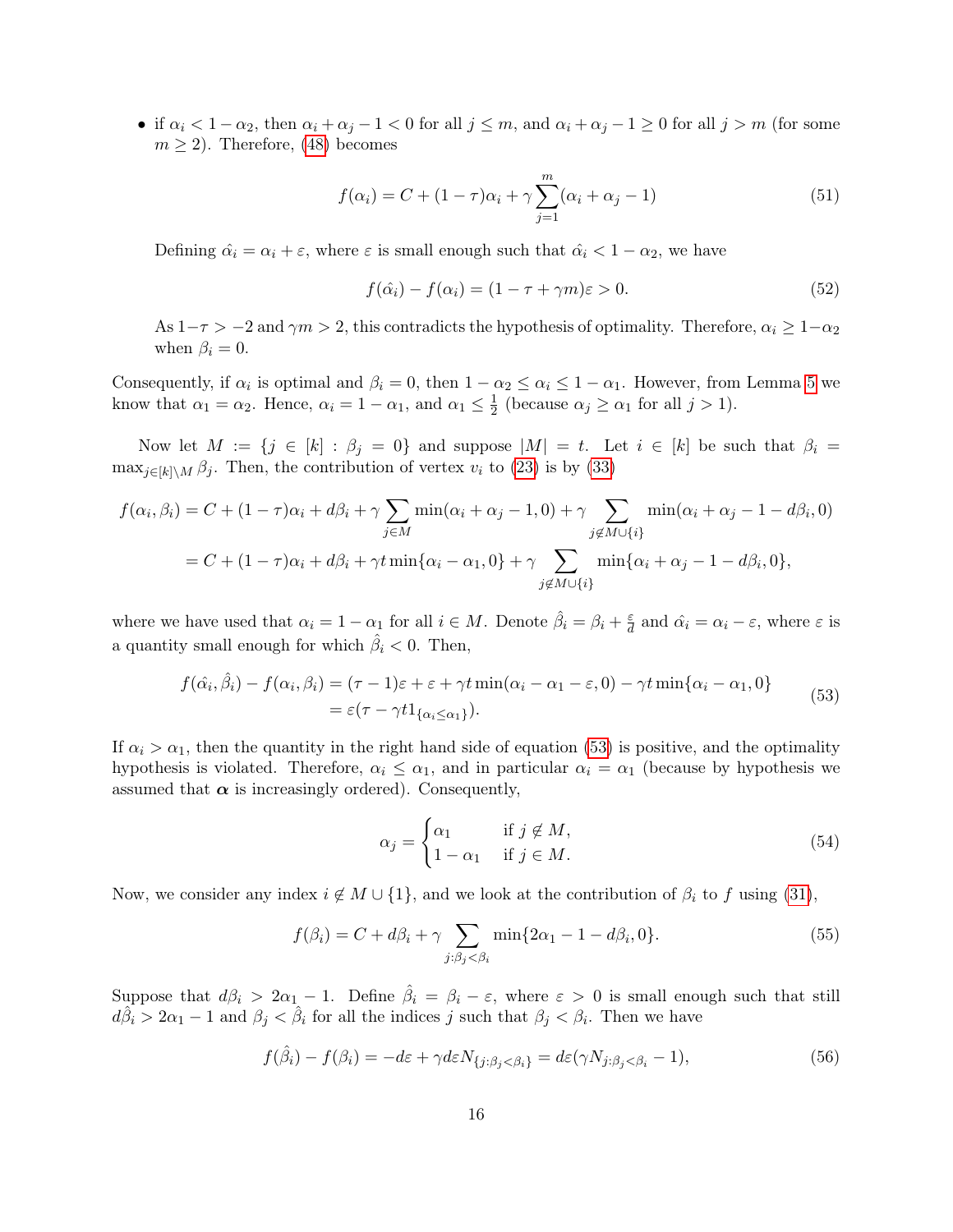where  $N_{j:\beta_j<\beta_i}$  denotes the number of indices j such that  $\beta_j<\beta_i$ . Note that  $d\varepsilon(\gamma N_{j:\beta_j<\beta_i}-1)>0$ , because the term inside the parenthesis is always positive, since  $\gamma > 1$  and  $\beta_1 = -\infty$ . Thus,  $f(\hat{\beta}_i) - f(\beta_i) > 0$ , that is, whenever  $d\beta_i > 2\alpha_1 - 1$  we can always improve the contribution to the exponent f by decreasing  $\beta_i$ . So having  $d\beta_i > 2\alpha_1 - 1$  is never optimal.

On the other hand, if  $d\beta_i \leq 2\alpha_1 - 1$  the summation in [\(55\)](#page-15-1) is equal to 0. Hence, in this case the maximum contribution to f is achieved for the highest possible value of  $\beta_i$ , i.e., for  $\beta_i = \frac{2\alpha_1 - 1}{d}$ . Summing up, in an optimal solution to [\(23\)](#page-10-3),

> $\beta_i =$  $\sqrt{ }$  $\int$  $\overline{\mathcal{L}}$  $-\infty$  if  $i = 1$ , 0 if  $i \in M$ ,  $\frac{2\alpha_1-1}{d}$  otherwise.

(57)

Then [\(23\)](#page-10-3) becomes a piecewise linear problem in the lone variable  $\alpha_1$ . Recalling that  $t = |M|$ ,

$$
f(\alpha, \beta) = (1 - \tau)((k - t)\alpha_1 + t(1 - \alpha_1)) + (k - t - 1)(2\alpha_1 - 1)
$$
  
=  $C + \alpha_1[(k - 2t)(1 - \tau) + 2k - 2t - 2]$   
=  $C + \alpha_1(k(3 - \tau) + t(2\tau - 4) - 2)$  (58)

where C encodes the constant terms independent from  $\alpha_1$ . Note that the quantity  $k(3-\tau) + t(2\tau -$ 4)−2 is always positive, as  $k \geq 3$ ,  $t < k$  and  $\tau \in (2,3)$ . Therefore,  $f(\alpha, \beta)$  is maximized by choosing  $\alpha_1$  as large as possible, which is  $\alpha_1 = \frac{1}{2}$  $\frac{1}{2}$ .  $\Box$ 

### <span id="page-16-0"></span>5 Proof of Theorem [1](#page-4-0)

Before proving Theorem [1,](#page-4-0) we state one last lemma showing that the standard deviation of of the predominant number of cliques is significantly smaller than its mean. In particular, this condition is sufficient to prove that the number of predominant cliques converges to its mean value.

<span id="page-16-2"></span>**Lemma 6.** The number of cliques formed on vertices in  $M^{(\boldsymbol{\alpha}^*, \boldsymbol{\beta}^*)}$  is a self-averaging random variable. That is,

$$
\frac{\text{Var}_n(N(\mathcal{K}_k, M^{(\alpha^*, \beta^*)}))}{\mathbb{E}_n[N(\mathcal{K}_k, M^{(\alpha^*, \beta^*)})]^2} = 0, \quad w.h.p.
$$
\n(59)

*Proof.* For any  $v = (v_1, ..., v_k)$  we denote by  $\mathcal{E}_v$  the event  $\mathcal{E}_v := "a \; clique \; is \; formed \; on(v_1, ..., v_k)".$ We write the variance of  $N(\mathcal{K}_k, M^{(\boldsymbol{\alpha}^*, \boldsymbol{\beta}^*)})$  as

$$
\operatorname{Var}_{n}\left(N(\mathcal{K}_{k}, M^{(\alpha^{*}, \beta^{*})})\right) = \operatorname{Var}_{n}\left(\sum_{\mathbf{v} \in M^{(\alpha^{*}, \beta^{*})}} 1_{\mathcal{E}_{\mathbf{v}}}\right)
$$

$$
= \sum_{\mathbf{v}, \mathbf{u} \in M^{(\alpha^{*}, \beta^{*})}} \operatorname{Cov}_{n}\left(1_{\mathcal{E}_{\mathbf{v}}}, 1_{\mathcal{E}_{\mathbf{u}}}\right)
$$

$$
= \sum_{\mathbf{v}, \mathbf{u} \in M^{(\alpha^{*}, \beta^{*})}} \mathbb{P}_{n}(\mathcal{E}_{\mathbf{v}}, \mathcal{E}_{\mathbf{u}}) - \mathbb{P}_{n}(\mathcal{E}_{\mathbf{v}}) \mathbb{P}_{n}(\mathcal{E}_{\mathbf{u}})
$$
(60)

<span id="page-16-1"></span>If  $v \cap u = \emptyset$ , then the events  $\mathcal{E}_v$  and  $\mathcal{E}_u$  are independent. Consequently the covariance between  $1_{\mathcal{E}_v}$  and  $1_{\mathcal{E}_u}$  is 0. Therefore, we can restrict ourselves to the case  $|v \cap u| = s \ge 1$ . In this case, we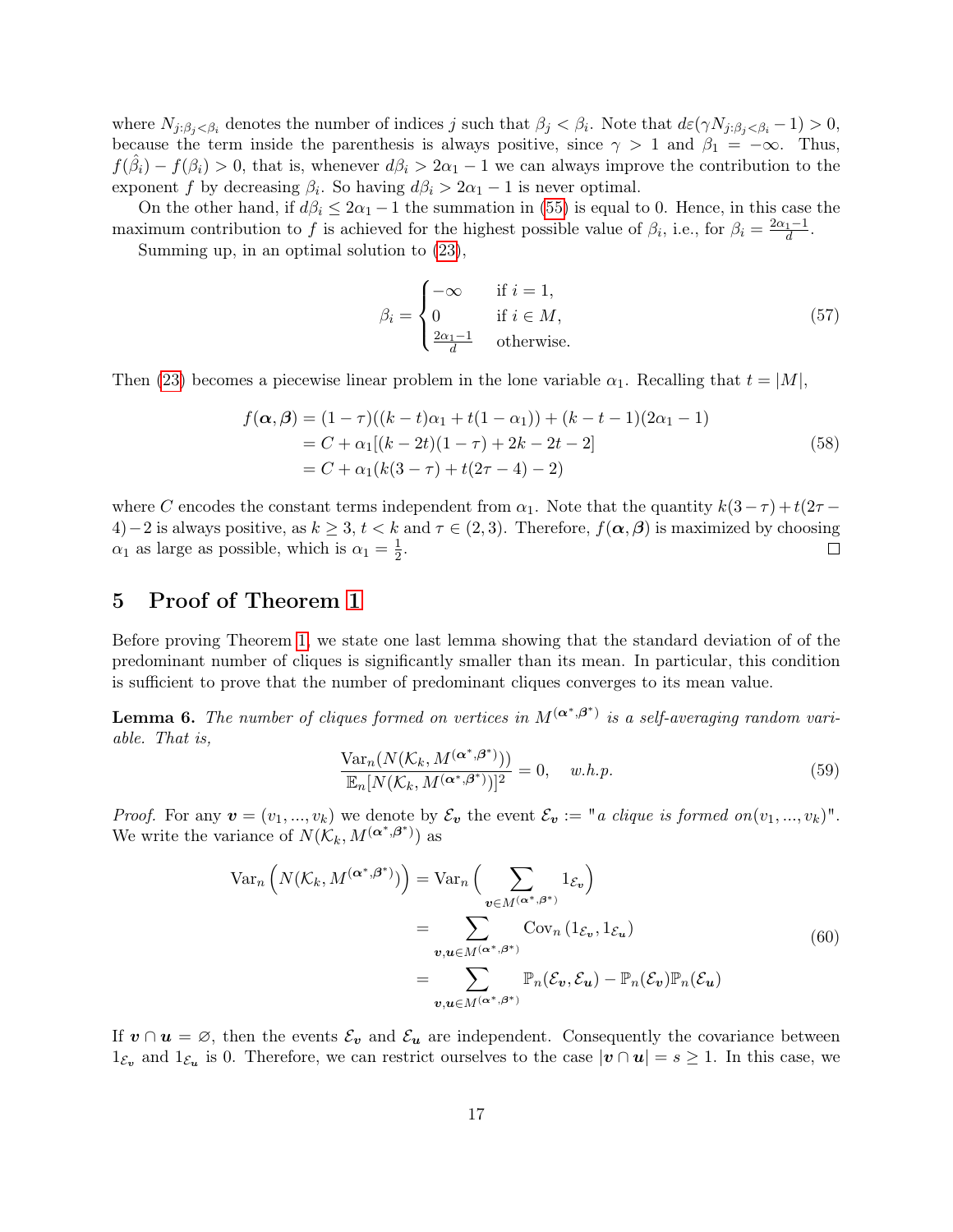bound  $\mathbb{P}_n(\mathcal{E}_v, \mathcal{E}_u) \leq 1$ . Then the contribution of the set of vertices such that  $|v \cap u| = s \geq 1$  to [\(60\)](#page-16-1) can be bounded by

$$
\sum_{\substack{\boldsymbol{v}, \boldsymbol{u} \in M^{(\boldsymbol{\alpha}^*, \boldsymbol{\beta}^*)} \\ |\boldsymbol{v} \cap \boldsymbol{u}| = s}} \mathbb{P}_n(\mathcal{E}_{\boldsymbol{v}}, \mathcal{E}_{\boldsymbol{u}}) \le \left| (\boldsymbol{v}, \boldsymbol{u}) \in \left( M^{(\boldsymbol{\alpha}^*, \boldsymbol{\beta}^*)} \right)^2 : |\boldsymbol{v} \cap \boldsymbol{u}| = s \right|.
$$
 (61)

Suppose that  $v$  and  $u$  overlap on  $v_{i_1} = u_{j_1},...,v_{i_s} = u_{j_s}$ , for some collection of indices  $I = \{i_1,...,i_s\}$ ,  $J = \{j_1, ..., j_s\}$ . Then,

<span id="page-17-0"></span>
$$
\sum_{\substack{\boldsymbol{v}, \boldsymbol{u} \in M^{(\boldsymbol{\alpha}^*, \boldsymbol{\beta}^*)} \\ |\boldsymbol{v} \cap \boldsymbol{u}| = s}} \mathbb{P}_n(\mathcal{E}_{\boldsymbol{v}}, \mathcal{E}_{\boldsymbol{u}}) \le \left| \boldsymbol{v} \in M^{(\boldsymbol{\alpha}^*, \boldsymbol{\beta}^*)} \right| \cdot \prod_{j \notin J} \left| u_j \in V : w_{u_j} \in I_{\varepsilon}(n^{\alpha^*}), |x_{u_j} - x_{u_1}| = I_{\varepsilon}(n^{\beta^*}) \right| \tag{62}
$$

where  $(\alpha^*, \beta^*) = (\frac{1}{2}, 0)$ , or  $(0, -\frac{1}{d})$  $\frac{1}{d}$ ). We observe that if **v** and **u** overlap, without loss of generality we can assume that  $1 \in J$ , that is,  $u_1 \in (v \cap u)$ . Indeed, if there exist indices i, j such that  $v_i = u_j$ , then after fixing  $v \in M^{(\alpha^*,\beta^*)}$  the vertex  $u_j$  is fixed (and therefore also its position is fixed). Due to the symmetry of the problem, we can permute the indices of the vector  $u$ , so that the first element of **u** is the vertex  $u_j$ . Since  $u \in M^{(\alpha^*,\beta^*)}$ , after this permutation all vertices in **u** that are not overlapping with v (i.e., whose position is not fixed after choosing  $v \in M^{(\alpha^*,\beta^*)}$ ) will have their position in a neighborhood of size  $\Theta(n^{\beta^*})$  of  $u_j$ .

Then, we can rewrite [\(62\)](#page-17-0) as

$$
\sum_{\substack{\boldsymbol{v}, \boldsymbol{u} \in M^{(\boldsymbol{\alpha}^*, \boldsymbol{\beta}^*)} \\ |\boldsymbol{v} \cap \boldsymbol{u}| = s}} \mathbb{P}_n(\mathcal{E}_{\boldsymbol{v}}, \mathcal{E}_{\boldsymbol{u}}) \le |M^{(\boldsymbol{\alpha}^*, \boldsymbol{\beta}^*)}| \cdot \Theta_{\mathbb{P}} \left( n^{1 + (1 - \tau)\boldsymbol{\alpha}^* + d\boldsymbol{\beta}^*} \right)^{k - s} = \Theta_{\mathbb{P}} \left( n^{1 + (1 - \tau)\boldsymbol{\alpha}^* + d\boldsymbol{\beta}^*} \right)^{2k - s} \tag{63}
$$

Finally, we recall that  $\mathbb{E}_n[N(\mathcal{K}_k, M^{(\boldsymbol{\alpha}^*, \boldsymbol{\beta}^*)})] = \Theta_{\mathbb{P}}\left(n^{k+k(1-\tau)\alpha^* + (k-1)d\beta^*}\right)$ , from which we deduce

$$
\text{Var}_n(N(\mathcal{K}_k, M^{(\alpha^*, \beta^*)})) = \mathbb{E}_n[N(\mathcal{K}_k, M^{(\alpha^*, \beta^*)})]^2 o(1). \tag{64}
$$

We are now ready to prove our main result, Theorem [1:](#page-4-0)

*Proof of Theorem 1.* Plugging the solution  $\alpha^*, \beta^*$  provided by Proposition [2](#page-10-2) into [\(22\)](#page-10-1) shows that the maximum value of  $f(\boldsymbol{\alpha}, \boldsymbol{\beta})$  is

$$
f(\boldsymbol{\alpha}^*, \boldsymbol{\beta}^*) = \max\left\{\frac{3-\tau}{2}k, 1\right\}.
$$
\n(65)

For  $k > \frac{2}{3-\tau}$ , the maximum is attained at  $\frac{3-\tau}{2}k$ , and  $(\alpha^*, \beta^*)$  is as in [\(24\)](#page-10-5). For  $k < \frac{2}{3-\tau}$  on the other hand, it is attained at 1, and  $(\alpha^*, \beta^*)$  is defined as in [\(25\)](#page-10-6). This provides two cases for k that distinguish the two possible optima:  $k < \frac{2}{3-\tau}$ , or  $k > \frac{2}{3-\tau}$ . In particular, except for the threshold case  $k = \frac{2}{3-\tau}$ , the solution to [\(23\)](#page-10-3) is unique.

Consequently, since  $\mathbb{E}_n[N(\mathcal{K}_k, M^{(\boldsymbol{\alpha},\boldsymbol{\beta})})] = \Theta_{\mathbb{P}}\left(n^{f(\boldsymbol{\alpha},\boldsymbol{\beta})}\right),$ 

$$
\mathbb{E}_n[N(\mathcal{K}_k, M^{(\alpha,\beta)})] = \begin{cases} \Theta_{\mathbb{P}}\left(n^{\frac{3-\tau}{2}k}\right) & \text{if } k > \frac{2}{3-\tau} \\ \Theta_{\mathbb{P}}\left(n\right) & \text{if } k < \frac{2}{3-\tau} \end{cases}
$$
(66)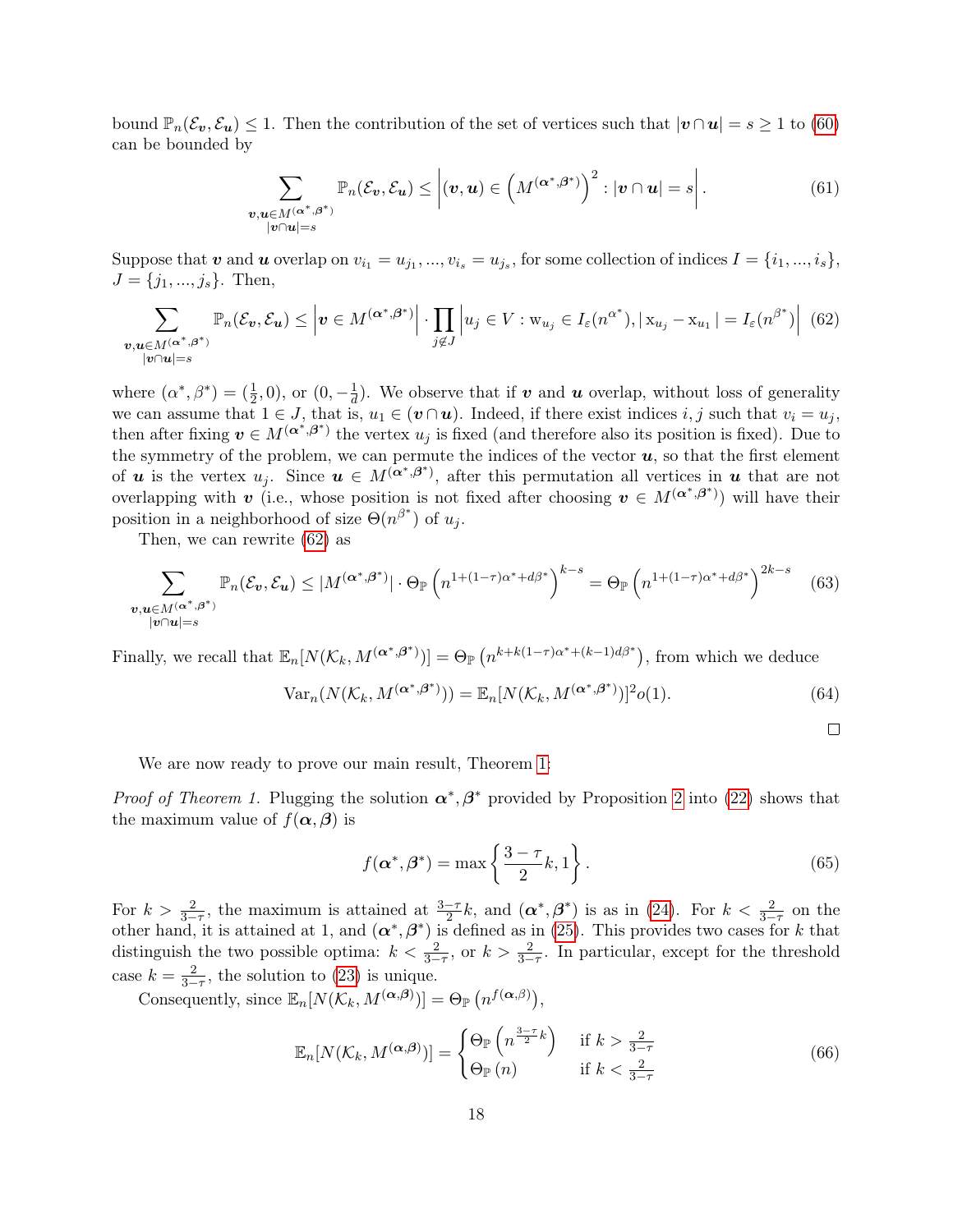If  $(\alpha, \beta) \neq (\alpha^*, \beta^*)$ , then  $f(\alpha, \beta) < f(\alpha^*, \beta^*)$ . Moreover,

$$
\frac{E_n[N(\mathcal{K}_k, M^{(\alpha,\beta)})]}{E_n[N(\mathcal{K}_k, M^{(\alpha^*,\beta^*)})]} = \frac{\Theta_{\mathbb{P}}\left(n^{f(\alpha,\beta)}\right)}{\Theta_{\mathbb{P}}\left(n^{f(\alpha^*,\beta^*)}\right)} = 0 \quad \text{w.h.p.,}
$$
\n(67)

proving the first part of Theorem [1,](#page-4-0) and showing that the mean number of cliques with vertices of weights and positions  $\alpha^*, \beta^*$  is indeed predominant among the others.

Lastly, by Lemma [6](#page-16-2) and Chebyshev's inequality, it follows that

$$
N(\mathcal{K}_k, M^{(\alpha^*, \beta^*)}) = E_n[N(\mathcal{K}_k, M^{(\alpha^*, \beta^*)})](1 + o(1)),
$$
\n(68)

which proves  $(8)$ .

Acknowledgements. This work is supported by an NWO VENI grant 202.001.

### References

- <span id="page-18-5"></span>[1] K. E. Avrachenkov and A. V. Bobu. Cliques in high-dimensional random geometric graphs. Applied Network Science, 5:92, 2020.
- <span id="page-18-3"></span>[2] G. Bianconi and M. Marsili. Number of cliques in random scale-free network ensembles. Physica D: Nonlinear Phenomena, 224(1):1–6, 2006. Dynamics on Complex Networks and Applications.
- <span id="page-18-8"></span>[3] T. Bläsius, T. Friedrich, M. Katzmann, U. Meyer, M. Penschuck, and C. Weyand. Efficiently generating geometric inhomogeneous and hyperbolic random graphs. In M. A. Bender, O. Svensson, and G. Herman, editors, 27th Annual European Symposium on Algorithms (ESA 2019), volume 144 of Leibniz International Proceedings in Informatics (LIPIcs), pages 21:1–21:14, Dagstuhl, Germany, 2019. Schloss Dagstuhl–Leibniz-Zentrum fuer Informatik.
- <span id="page-18-6"></span>[4] T. Bläsius, T. Friedrich, and A. Krohmer. Cliques in hyperbolic random graphs. Algorithmica, 80(8):2324–2344, 2018.
- <span id="page-18-4"></span>[5] K. Bogerd, R. M. Castro, and R. van der Hofstad. Cliques in rank-1 random graphs: The role of inhomogeneity. *Bernoulli*,  $26(1):253 - 285$ , 2020.
- <span id="page-18-1"></span>[6] K. Bringmann, R. Keusch, and J. Lengler. Geometric inhomogeneous random graphs. Theoretical Computer Science, 760:35–54, 2019.
- <span id="page-18-7"></span>[7] L. Devroye, A. György, G. Lugosi, F. Udina, et al. High-dimensional random geometric graphs and their clique number. Electronic Journal of Probability, 16:2481–2508, 2011.
- <span id="page-18-2"></span>[8] M. Doležal, J. Hladk`y, and A. Máthé. Cliques in dense inhomogeneous random graphs. Random Structures & Algorithms,  $51(2):275-314$ , 2017.
- <span id="page-18-9"></span>[9] T. Gavenčiak. <https://github.com/gavento/girg-sampling>, 2020.
- <span id="page-18-0"></span>[10] L. Gugelmann, K. Panagiotou, and U. Peter. Random hyperbolic graphs: degree sequence and clustering. 39th International Colloquium on Automata, Languages, and Programming, ICALP, pages 573–585, 2012.

 $\Box$